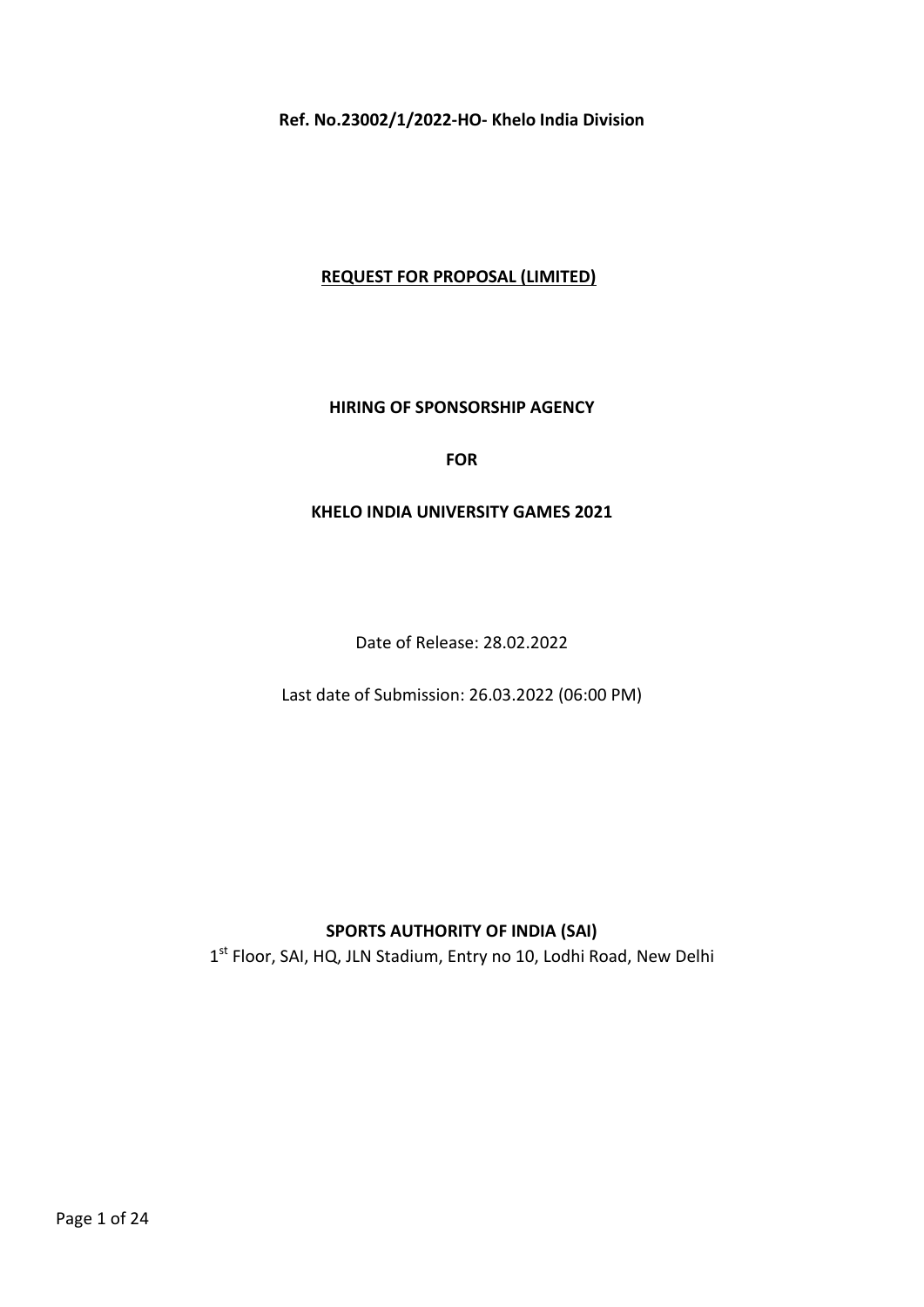### **CONTENTS**

| 1. |                                                                        |  |
|----|------------------------------------------------------------------------|--|
| 2. |                                                                        |  |
| 3. |                                                                        |  |
| 4. |                                                                        |  |
| 5. |                                                                        |  |
| 6. |                                                                        |  |
| 7. |                                                                        |  |
| 8. |                                                                        |  |
| 9. |                                                                        |  |
|    |                                                                        |  |
|    |                                                                        |  |
|    |                                                                        |  |
|    |                                                                        |  |
|    |                                                                        |  |
|    | А.                                                                     |  |
|    | В.                                                                     |  |
|    | C.                                                                     |  |
|    | D.                                                                     |  |
|    | MINIMUM SPONSORSHIP FEE FOR DIFFERENT CATEGORIES OF SPONSORS  19<br>E. |  |
|    | F.                                                                     |  |
|    | G.                                                                     |  |
|    | Н.                                                                     |  |
|    | I.                                                                     |  |
|    |                                                                        |  |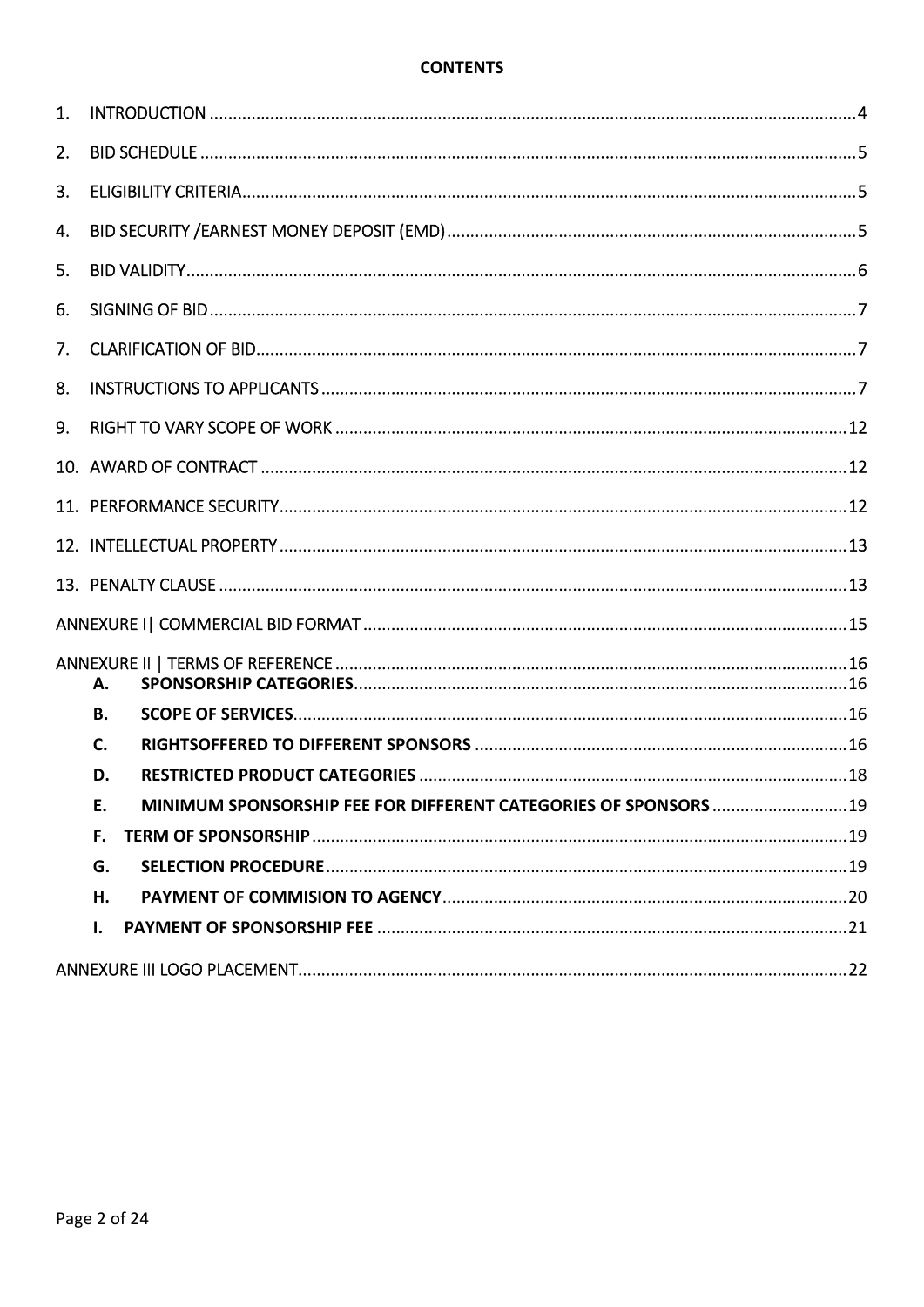### DISCLAIMER

- 1. The information contained in this Request for Proposal Document (hereinafter known as "RFP Document") or subsequently provided to Bidder/s in documentary form by or on behalf of Sports Authority of India ("SAI") or any of their representatives, employees or advisors (collectively referred to as "Representatives"), is provided to Bidder(s) on the terms and conditions set out in this RFP Document and any other terms and conditions subject to which such information is provided.
- 2. This RFP Document is not an agreement and is not an offer or invitation by SAI and/or its Representative(s) to any party other than the entities, who are qualified to submit their Proposal ("Bid"). The purpose of this RFP Document is to provide the Bidder with information to assist the formulation of their Proposal. This RFP Document does not purport to contain all the information each Bidder may require. This RFP Document may not be appropriate for all persons, and it is not possible for SAI and/or its Representatives to consider the investment objectives, financial situation and particular needs of each party who reads or uses this RFP Document. Each Bidder should conduct their own investigations and analysis and should check the accuracy, reliability and completeness of the information in this RFP Document and wherever necessary, obtain independent advice from appropriate sources.
- 3. SAI and/or its Representatives make no representation or warranty and shall incur no liability under any law, statute, rules or regulations as to the accuracy, reliability or completeness of the RFP Document.
- 4. SAI and/or its Representatives may in their absolute discretion, but without being under any obligation to do so, update, amend or supplement the information in this RFP Document.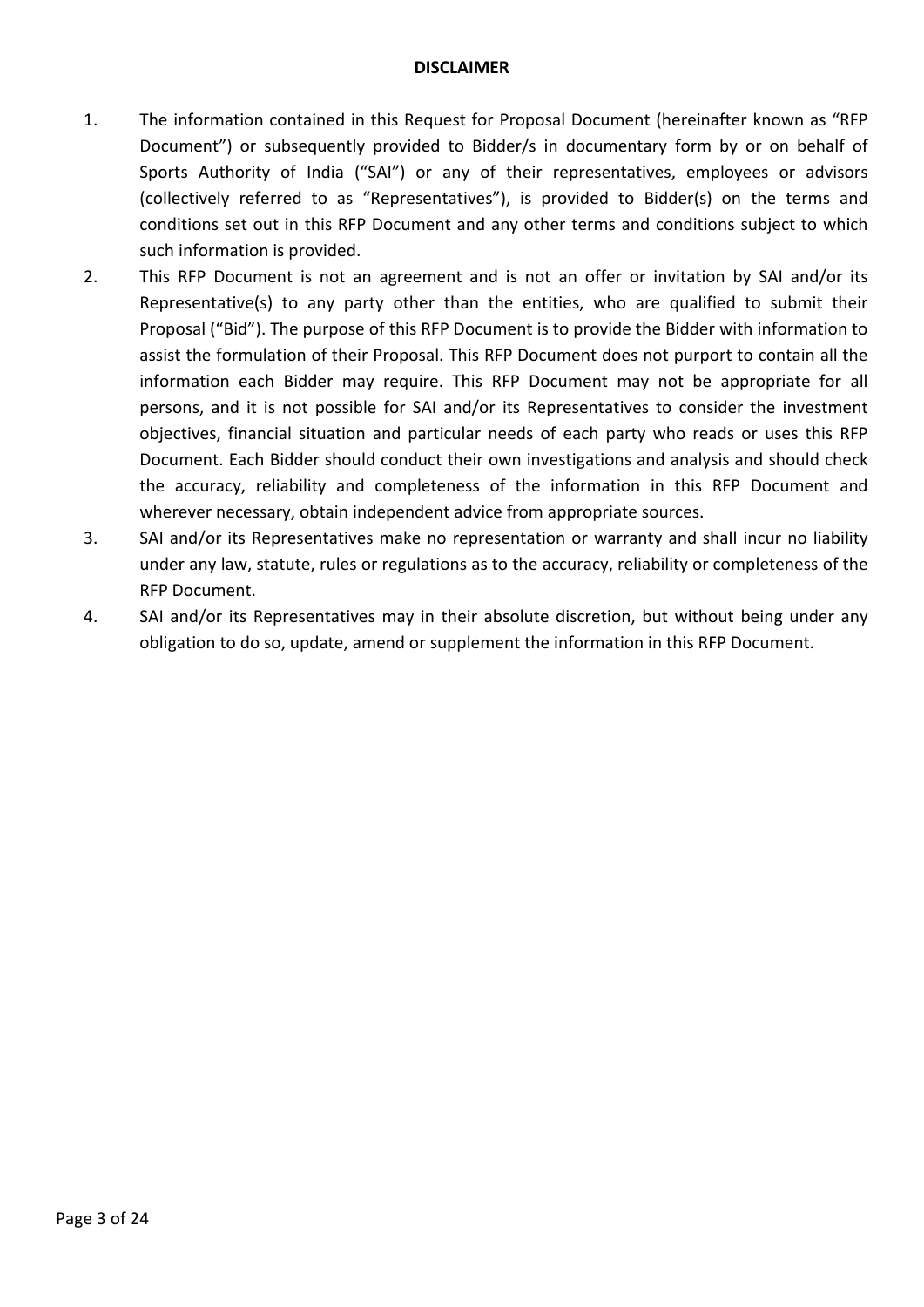#### KHELO INDIA UNIVERSITY GAMES 2022

### 1. INTRODUCTION

Khelo India programme aims at strengthening the entire sports ecosystem to promote the twin objectives of mass participation and promotion of excellence in sports. It has been introduced to revive the sports culture in India at the grass-root level by building a framework for all sports played in our country and establish India as a great sporting nation. One of the five verticals of Khelo India scheme is Sports competition and Talent Development which provides for organizing sports competitions including Khelo India University Games.. Khelo India Games is declared as an 'Event of National importance' as on 2nd Jan, 2020 as per sub-section (l) of section 2 of the Sports Broadcasting Signals Act,2007

The First edition of 'Khelo India University Games, Odisha' (KIUG 2020) was successfully conducted in Bhubaneswar & Cuttack, Odisha from 22<sup>nd</sup> February to 01st March, 2020 in 17 (seventeen) sports disciplines with participation of 3182 athletes, 725 support staff, 740 Technical Officials, 158 Contingent managers, 1076 Volunteers, 17 Competition Managers.

### Khelo India & Corporate Sponsorship

With sports being an extremely important component for development in India, Khelo India aims to create Khelo India University Games a self-sustaining model of excellence. A step ahead to this long-term aim can be achieved with the continuous support from corporate and businesses. Corporate and businesses can extend their contribution in the form of sponsorship for the Khelo India University Games. Corporate sponsorship is a great source and the most lucrative form to add additional revenues for the conduct of these games which will lead to development of the sports culture in India.

From the perspective of companies and businesses ; the prospective sponsors, it can also help them reach target audience / customer group with additional benefits of garnering goodwill to their brand names. It provides a competitive edge that goes beyond product and price.

### Benefits of Sponsorship

The range of events and entities that businesses sponsor is broad. They tend to sponsor from school games and leagues to the Olympics. Over the last four years, Khelo India has established a widespread visibility in variety of sporting ways and through the Khelo India Games which is evolving with every edition.

Sponsorship towards the Khelo India Games can provide the company and business become a part of the event and entity name. Businesses can also establish long-running associations with the Khelo India Games, serving as sponsor for years so that their connection becomes firmly established in the public perception. This in turn can help them elevate their brand image within and outside of their existing customers.

With additional financial support through potential sponsors, the Khelo India Games can be organised on a much bigger level with higher participation , more sports discipline and better facilities for participating athletes. With more resources the mission and vision envisaged for these games can be met early and credibly.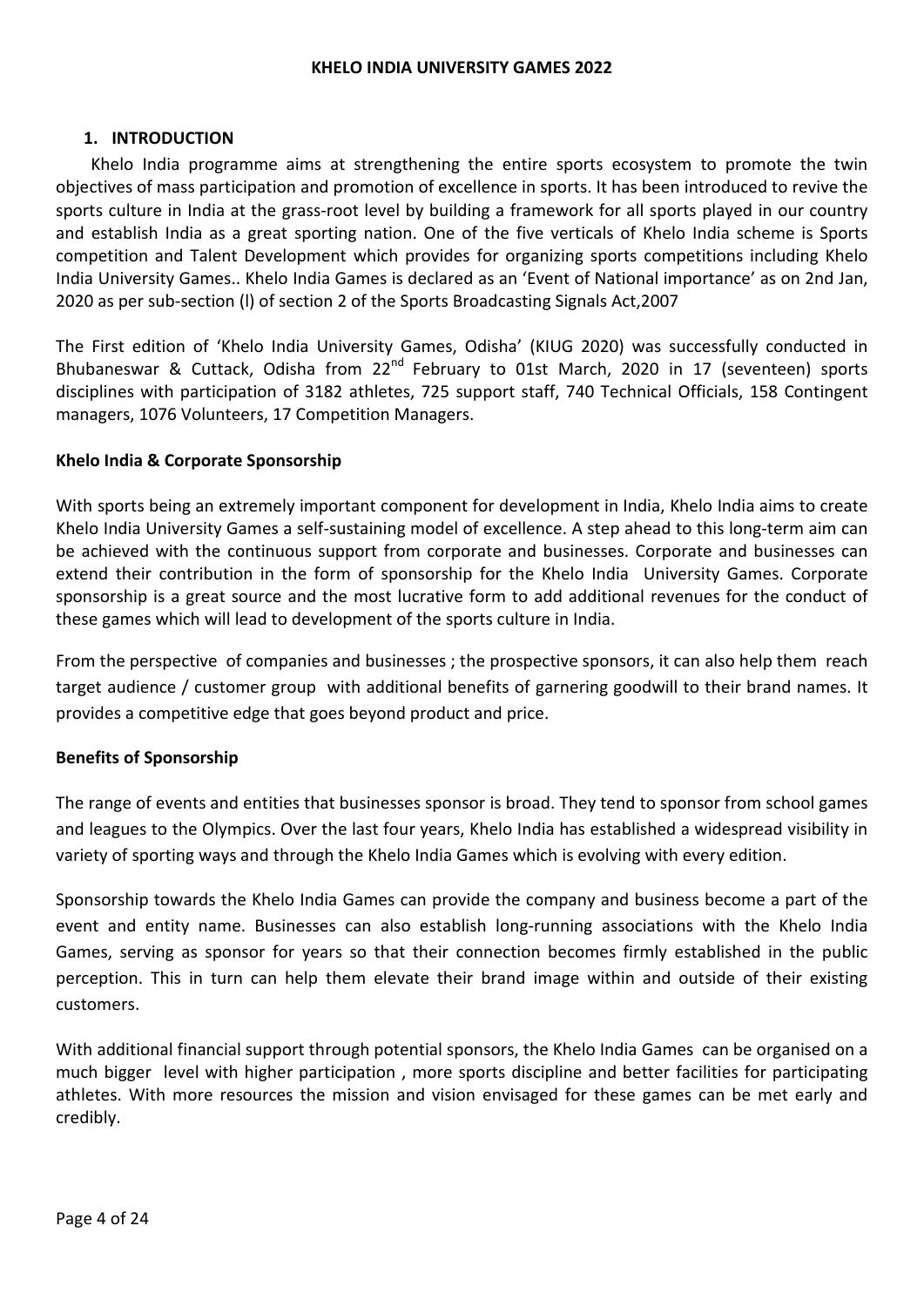### 2. BID SCHEDULE

The Bid Schedule is as follows:

| Date of Release                        | 28.02.2022                                |  |
|----------------------------------------|-------------------------------------------|--|
| Last date for queries / clarifications | 07.03.2022 (05:00 PM)                     |  |
| Pre-Bid Conference (Video Conference)  | 08.03.2022 (11:30 AM)                     |  |
|                                        | https://us02web.zoom.us/j/81196235048?pwd |  |
|                                        | =YmxtWDNEN2ZQaUt4RGRVSCt5YTIydz09         |  |
|                                        | Meeting ID: 811 9623 5048                 |  |
|                                        | Passcode: 1234                            |  |
| <b>Bid Submission start date</b>       | 21.03.2022                                |  |
| Bid submission end date and time       | 26.03.2022 (06:00 PM)                     |  |
| Opening of Bids                        | 28.03.2022 (11:00 AM)                     |  |

SAI reserves the right to vary or discontinue the process or any part thereof at its absolute discretion at any point of time

### 3. ELIGIBILITY CRITERIA

This is a limited RFP floated for the participation of following Sponsorship Agencies that have been Empanelled by SAI vide RFE No. 01-23003(02)/3/2021-HO - Khelo India Division published on 14.10.2021:

- i. Gameplan Sports Private Limited
- ii. ITW Consulting Private Limited
- iii. JSW Sports Private Limited
- iv. Laqshya Event IP Private Limited
- v. SFA Sporting Services Private Limited
- vi. Twenty First Century Media Private Limited

Note :- All the empanelled agencies are expected to participate in the bid.SAI reserves the right to take suitable action as deemed fit including cancellation of empanelment in case of non-participation without valid justification.

## 4. BID SECURITY /EARNEST MONEY DEPOSIT (EMD)

- 4.1 The Bidder shall furnish along with its Bid, Bid Security for an amount of INR 1,75,000 ( Rupees One Lakh Seventy Five Thousand)
- 4.2 The Bid Security is required to protect SAI against the risk of the Bidder's unwarranted conduct as amplified under subsequent sections below. Non-submission of bid security will be considered as major deviation. Bid for the project without Bid Security will not be considered.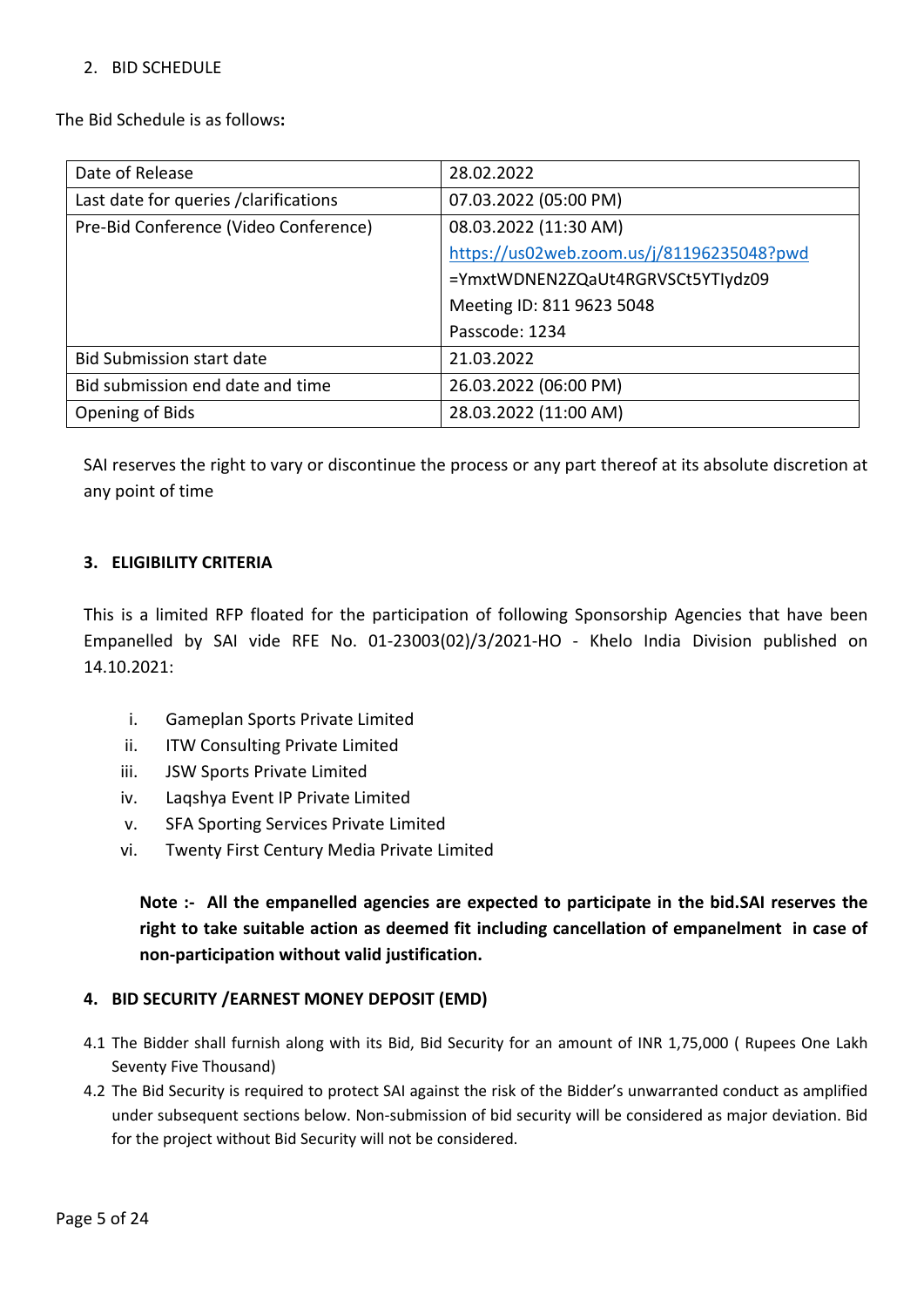- 4.3 Bid security must be submitted to SAI before bid submission end date and time as mentioned in the Bid Schedule above.
- 4.4 In case as per Notification of Government of India, if the Bidder falls in the category of exemption of Bid Security, Bidder should furnish the relevant Notification along with required documents. If relevant documents is not furnished along with the bid, bid shall be treated as un-responsive and shall be summarily ignored without any further reference.
- 4.5 The Bid Security shall be furnished in one of the following forms:
	- a. Account Payee Demand Draft
	- b. Banker's cheque
	- c. Fixed Deposit (FDR)
	- d. Bank Guarantee from any of the Commercial Banks
	- e. Insurance Surety Bonds(OM No. F.1/1/2022- PPD Ministry of Finance, Department of Expenditure, Procurement Policy Division dated 02.02.2022)
	- f. Any online acceptable method (NEFT/RTGS) as per the following details (the bidder has to submit a copy of UTR No. in case the transaction is done by this method); A/C NAME :SECRETARY (SAI), KHELO INDIA A/C NO. : 108510100037232 BANK NAME :UNION BANK OF INDIA BANK BRANCH : J L N STADIUM, SPORTS AUTHORITY OF INDIA BUILDING CGO COMPLEX, NEW DELHI BRANCH CODE : 1085 IFSC CODE : UBIN0810851
- 4.6 Demand Draft/Bankers Cheque/FDR/BG from scheduled commercial bank drawn in favour of "SECRETARY (SAI), KHELO INDIA" payable at New Delhi are deposited in the office of KHELO INDIA, Room No. 5, 1st Floor, Ramp No 5, JLN Stadium, Lodhi Road on or before scheduled date given in this RFP.
- 4.7 The Bid Security shall be valid for a period of 45 days (forty-five days) days beyond the validity period of the Bid. As validity period of Bid as per clause 5 of this RFP is 75 days, the Bid Security shall be valid for 120 days from the date of opening of Technical Bid.
- 4.8 Bid Security of unsuccessful Bidders will be returned to them without any interest, after expiry of the Bid validity period, but not later than 30 (thirty) days after conclusion of the resultant Contract. Successful Bidder's Bid Security will be returned without any interest, after receipt of Performance Security from that Bidder.
- 4.9 The EMD can be forfeited if an agency:
	- a. Withdraws or amends or impairs or derogates its bid during the period of bid validity.
	- b. Fails to accept orders issued in its favour for execution, and / or violates the terms and conditions of the contract after submission of the bid.
	- c. Successfully gets qualified, but fails to sign the contract within the stipulated time.
	- d. Without prejudice to other rights of SAI, if it fails to furnish the required Performance Security within the specified period.

## 5. BID VALIDITY

5.1 The Bid shall remain valid for acceptance for a period of 75 days (seventy five) days after the date of Bid opening prescribed in the Bidding Document. Any Bid valid for a shorter period shall be treated as unresponsive and rejected.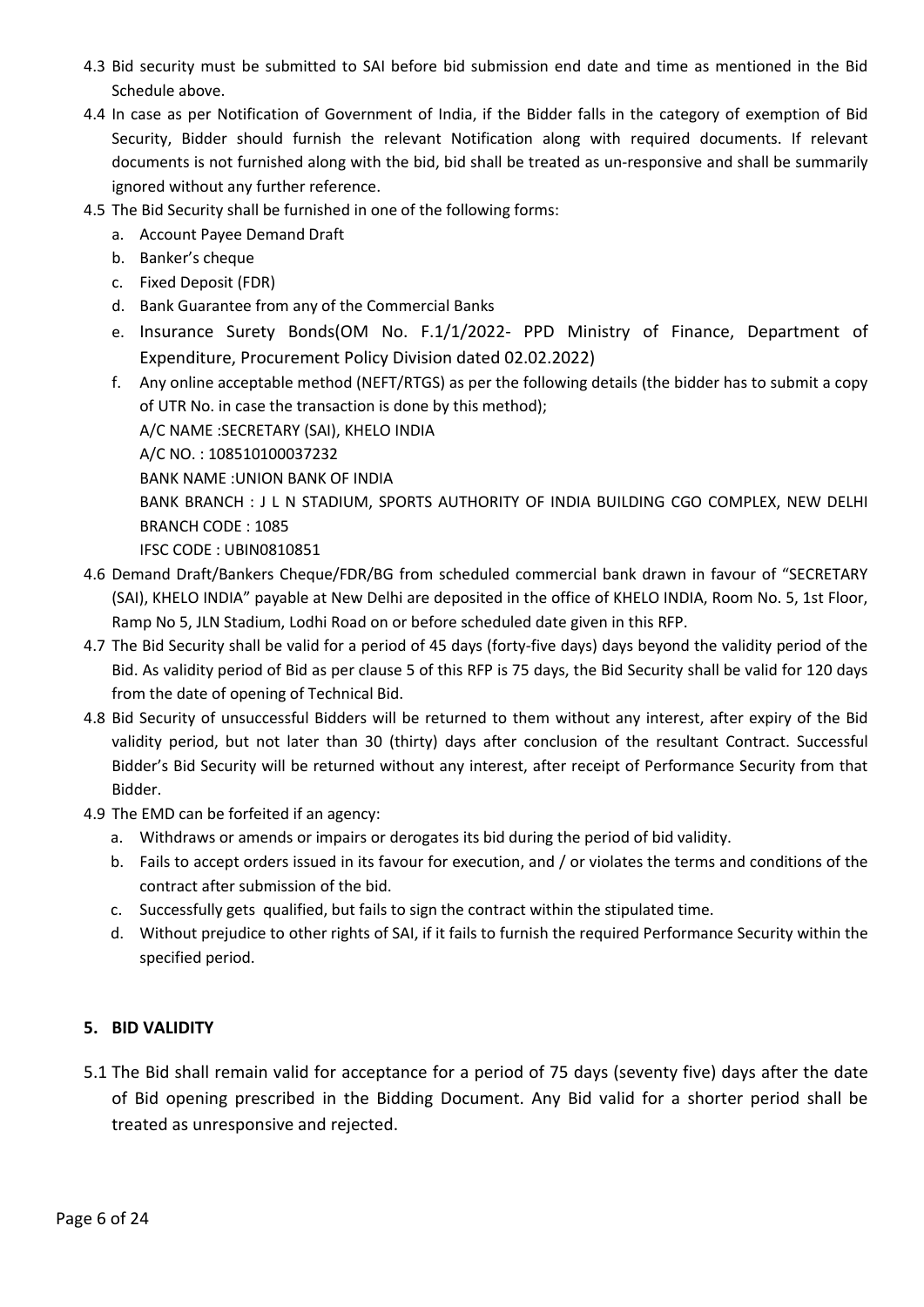- 5.2 In exceptional cases, the Bidders may be requested by SAI to extend the validity of their Bids up to a specified period. The Bidders, who agree to extend the Bid validity, are to extend the same without any change or modification of their original Bid.
- 5.3 In case the day up to which the Bids are to remain valid falls on or subsequently declared a holiday or closed day for SAI, the Bid validity shall automatically be extended up to the next working day. Working day means the day when the office opens after the holiday for routine work.

# 6. SIGNING OF BID

- 6.1 Bid shall be typed and the same shall be signed by the bidder or by a person(s) who has been duLy authorized (as mentioned in RFE for Empanelment of Sponsorship Agencies) to bind the Bidder to the contract. In case of non-availability of authorized signature as mentioned in the RFE, the bidder can authorize any other person to sign the bid documents. An under taking to this effect shall be submitted ( As per format attached in Annexure IV)
- 6.2 The bid shall be duly signed at the appropriate place as indicated in the Bidding Documents and all other pages of the Bid. The Bid shall not contain any erasure or overwriting.

## 7. CLARIFICATION OF BID

- 7.1 Bidders requiring any clarification or elucidation on any issue in respect of the RFP may take up the same with Dy. Director, KI at procurement.kheloindia@gmail.com. SAI will respond through mail to such request provided the same is received by SAI as per the Bid Schedule. No query/clarifications will be considered after prescribed date and time.
- 7.2 Any clarification issued by SAI in response to query(ies) raised by the prospective bidders shall form an integral part of RFP and it may amount to an amendment of the relevant clauses(s) of the RFP.

## 8. INSTRUCTIONS TO APPLICANTS

### 8.1 Number of Proposals and respondents

- The RFP is non-transferable, and Proposals shall be submitted only by the respective Applicants to whom the RFP has been issued by Authority.
- Sub-contracting is not allowed under this RFP.

## 8.2 Proposal preparation cost

- The Applicants shall bear all costs associated with the preparation and submission of the Proposal. SAI will not be responsible and liable for any costs, regardless of the conduct or outcome of the Proposal/process.
- All papers submitted with the Proposal are neither returnable nor claimable.

## 8.3 Right to accept and reject any or all the Proposals

 Notwithstanding anything contained in this RFP, SAI reserves the right to accept or reject any Proposal and to annul the bidding process and reject all the Proposals, at any time without any liability or any obligation for such acceptance, rejection or annulment, without assigning any reason.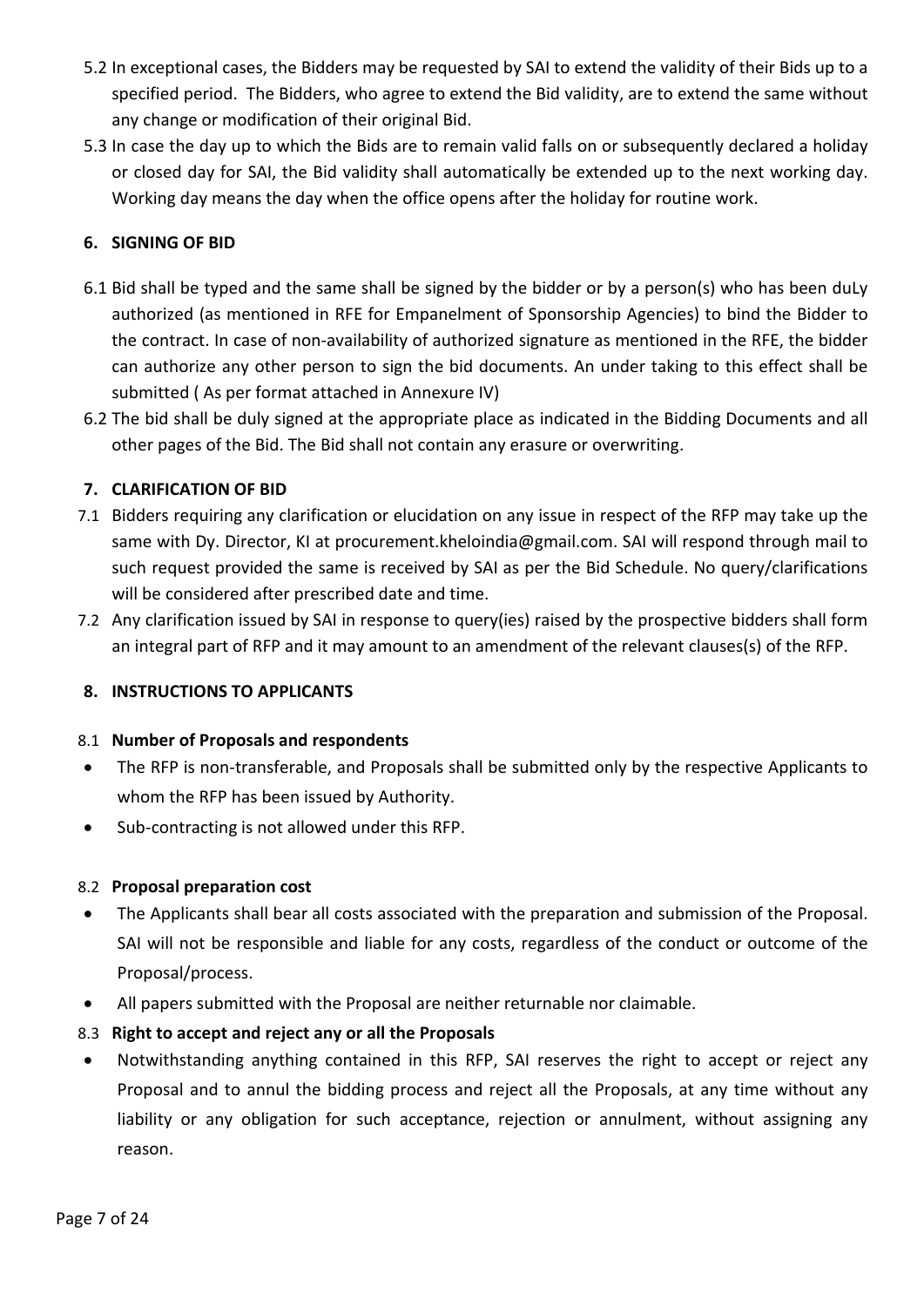- SAI reserves the right to reject any Proposal if:
	- o At any time, a material misrepresentation is made or discovered, or
	- o The Applicant/s do/does not respond promptly and diligently to requests for supplemental information required for the evaluation of Proposals, or
	- o The Applicant does not adhere to the formats provided in the Annexures to the RFP while furnishing the required information/details.

## 8.4 Amendment of the RFP

- At any time prior to the Proposal Due Date, the SAI, for any reason, whether at its own initiative or in response to a clarification requested by eligible Applicant/s, may modify the RFP by issuance of an addendum. Such amendments shall be uploaded on the e-procurement website http://eprocure.gov.in/eprocure/appthrough a corrigendum and form an integral part of the ebid/Proposal document. The relevant clauses of the e-bid/Proposal document shall be treated as amended accordingly. It shall be the sole responsibility of the prospective Applicant to check the above-mentioned website from time to time for any amendment in the RFP document/s. In case of failure to get the amendments, if any, the SAI shall not be responsible for it.
- In order to provide the Applicants a reasonable time to examine the addendum, or for any other reason, SAI may, at its own discretion, extend the Proposal Due Date.

### 8.5 Data identification and collection

- It is desirable that the Applicants submit their Proposal/s after verifying the availability of the data, information and/or any other matter considered relevant.
- It would be deemed that by submitting the Proposal, the Applicant has:
	- o Made a complete and careful examination and accepted the RFP in totality;
	- o Received all relevant information requested from SAI and:
	- o Made a complete and careful examination of the various aspects of the Scope of Work.
- SAI shall not be liable for any mistake or error on the part of the Applicant in respect of the above.

## Preparation and submission of Proposals

- 8.6 Language and currency
- The Proposal and all related correspondence and documents should be written in the English language. Supporting documents and printed literature furnished by the Applicants with the Proposal may be in any other language provided that they are accompanied by appropriate translations of the pertinent passages in the English language. Supporting materials, which are not translated into English, may not be considered for evaluation. For the purpose of interpretation and evaluation of the Proposal, the English language translation shall prevail.
- The currency for the purpose of the Proposal shall be the Indian National Rupee (INR).
- 8.7 Format and signing of Proposals
- The Applicants shall prepare electronic copies of the technical and financial e-bid/Proposals separately.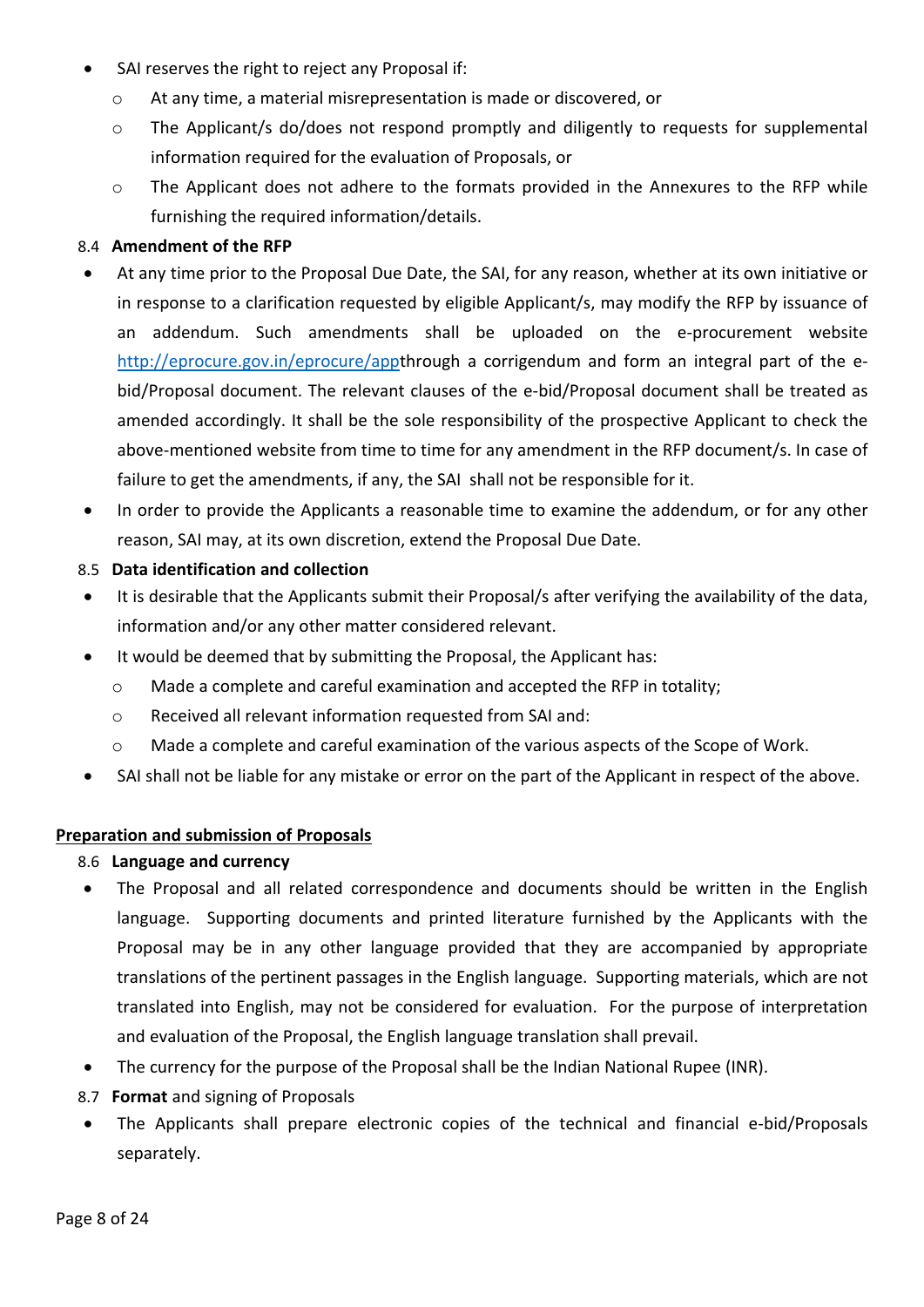- Applicants should provide all the information as per the RFP and in the specified formats. SAI reserves the right to reject any Proposal that is not in the specified formats.
- In case the Applicants intends to provide additional information for which specified space in the given format is not sufficient, it can be furnished in duly stamped and signed PDFs.
- 8.8 Submission of e-bid/Proposal
- The bid submission module of e-procurement website http://eprocure.gov.in/eprocure/appenables the Applicants to submit the Proposal online in response to this RFP published by the SAI. Submission can be done till the Proposal Due Date specified in the RFP. Applicants should start the process well in advance so that they can submit their Proposal in time. The Applicant should submit their Proposal considering the server time displayed in the e- procurement website. This server time is the time by which the submission activity will be allowed on the Proposal Due Date indicated in the RFP schedule. Once the submission date and time has passed, the Applicants cannot submit their Proposals. For delay in submission of Proposal due to any reasons, the Applicants shall only be held responsible.
- The Applicants have to follow the following instructions for submission:
	- o For participating through the e-tendering system, it is necessary for the Applicants to be the registered users of the e-procurement website http://eprocure.gov.in/eprocure/app.
	- o In addition to the normal registration, the Applicant has to register with his/her Digital Signature Certificate (DSC) in the e-tendering system and subsequently he/she will be allowed to carry out his/her e-bid/Proposal submission activities. Registering the DSC is a one-time activity. Before proceeding to register his/her DSC, the Applicant should fist log on to the etendering system using the user login option on the home page with the login ID and password with which he/she has registered.
	- o For successful registration of DSC on e-procurement website http://eprocure.gov.in/eprocure/appthe Applicant must ensure that he/she should possess class-2/class-3 DSC issued by any Certifying Authorities approved by Controller of Certifying Authorities, Government of India, as the e-procurement website http://eprocure.gov.in/eprocure/appis presently accepting DSC issued by these authorities only. The Applicant can obtain user login ID and perform DSC registration exercise above even before e-bid/Proposal submission date starts. SAI shall not be held responsible if the Applicant fails to submit his/her e-bid/Proposal before the Proposal Due Date due to DSC registration problem.
	- o The Applicant can search for active tenders through "search active tenders" link, select a tender in which he/she is interested in and then move it to 'My Tenders' folder using the options available in the e-bid submission menu. After selecting the tender, for which the Applicant intends to e-bid/Proposal, from "My tenders" folder, the Applicant can place his/her e-bid/Proposal by clicking "pay offline" option available at the end of the view tender details form. Before this, the Applicant should download the RFP document including financial format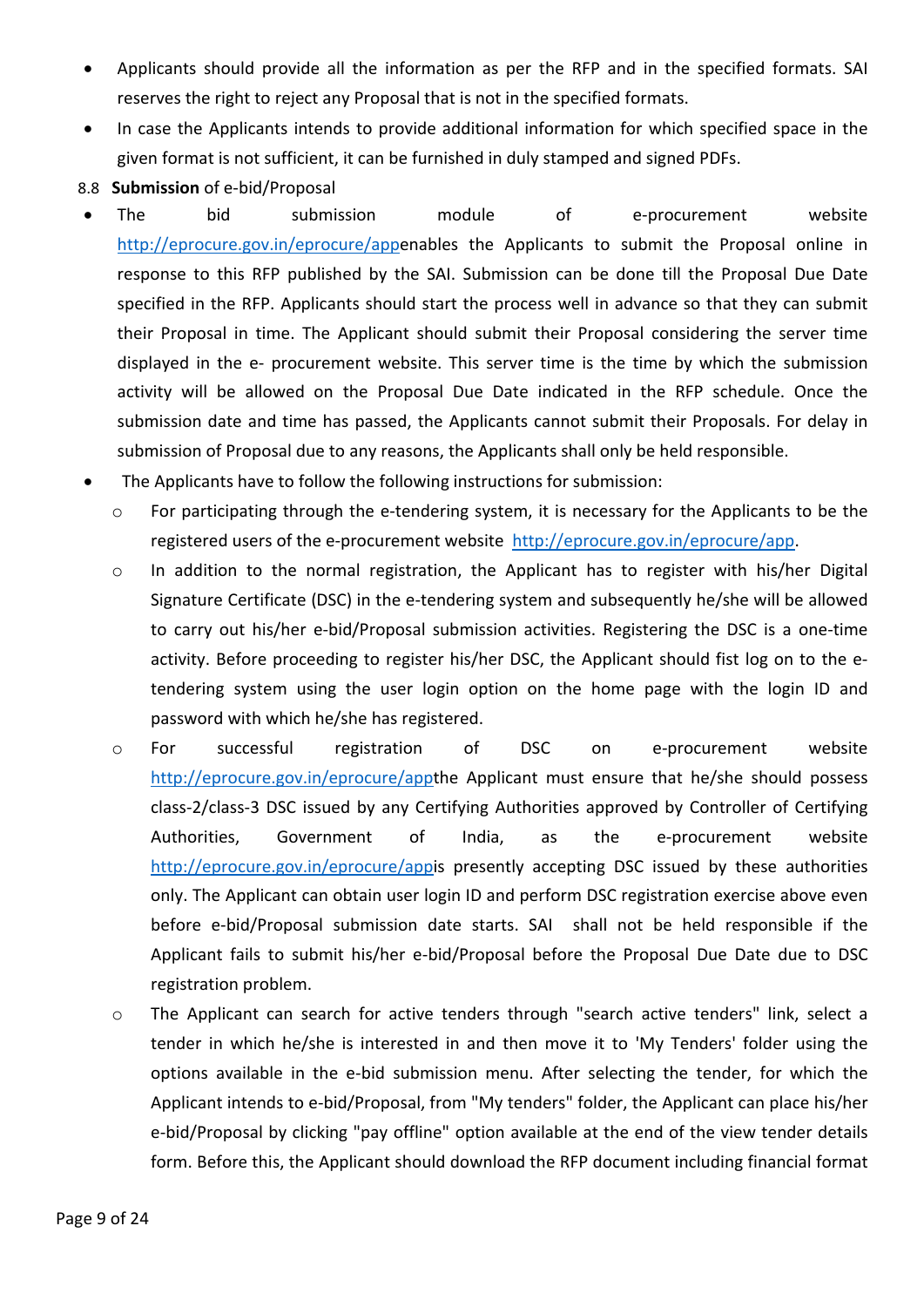and study them carefully. The Applicant should keep all the documents ready as per the requirements of RFP document in the PDF format.

- o After clicking the 'pay offline' option, the Applicant will be redirected to terms and conditions page. The Applicant should read the terms & condition before proceeding to fill in the Bid Processing Fee offline payment details. After entering and saving the Bid Processing Fee details form so that "Bid document preparation and submission" window appears to upload the documents as per technical and financial schedules/packets given in the tender details. The details of the RTGS should tally with the details available in the scanned copy and the date entered during e-bid/Proposal submission time otherwise the e-bid/Proposal submitted will not be accepted.
- o Before uploading, the Applicant has to select the relevant DSC. He may be prompted to enter the DSC password, if necessary. For uploading, the Applicant should click "browse" button against each document label in technical and financial schedules/packets and then upload the relevant PDF files already prepared and stored in the Applicant's computer.
- o The Applicant should click "Encrypt" next for successfully encrypting and uploading of required documents. During the above process, the e-bid/Proposal documents are digitally signed using the DSC of the Applicant and then the documents are encrypted/locked electronically with the DSC's of the bid openers to ensure that the e-bid/Proposal documents are protected, stored and opened by concerned bid openers only.
- o After successful submission of e-bid/Proposal document, a page giving the summary of e-bid submission will be displayed confirming end of e-bid/Proposal submission process. The Applicant can take a printout of the bid summary using the "print" option available in the window as an acknowledgement for future reference.
- o SAI reserves the right to cancel any or all e-bids/Proposals without assigning any reason.
- 8.9 Deadline for submission
- E-bid/Proposal (technical and financial) must be submitted by the Applicant at e-procurement website http://eprocure.gov.in/eprocure/appno later than the time specified on the Proposal Due Date. SAI may, at its discretion, extend this deadline for submission of Proposal by amending the RFP document, in which case all rights and obligations of the SAI and Applicants previously subject to the deadline will thereafter be subject to the deadline, as extended.

### 8.10 Late submission

 The server time indicated in the bid management window on the e- procurement website http://eprocure.gov.in/eprocure/appwill be the time by which the e-bid/Proposal submission activity will be allowed till the permissible date and time scheduled in the e-tender. Once the ebid/Proposal submission date and time is over, the Applicant cannot submit his/her ebid/Proposal. Applicant has to start the bid submission well in advance so that the submission process passes off smoothly. The Applicant will only be held responsible if his/her e-bid/Proposal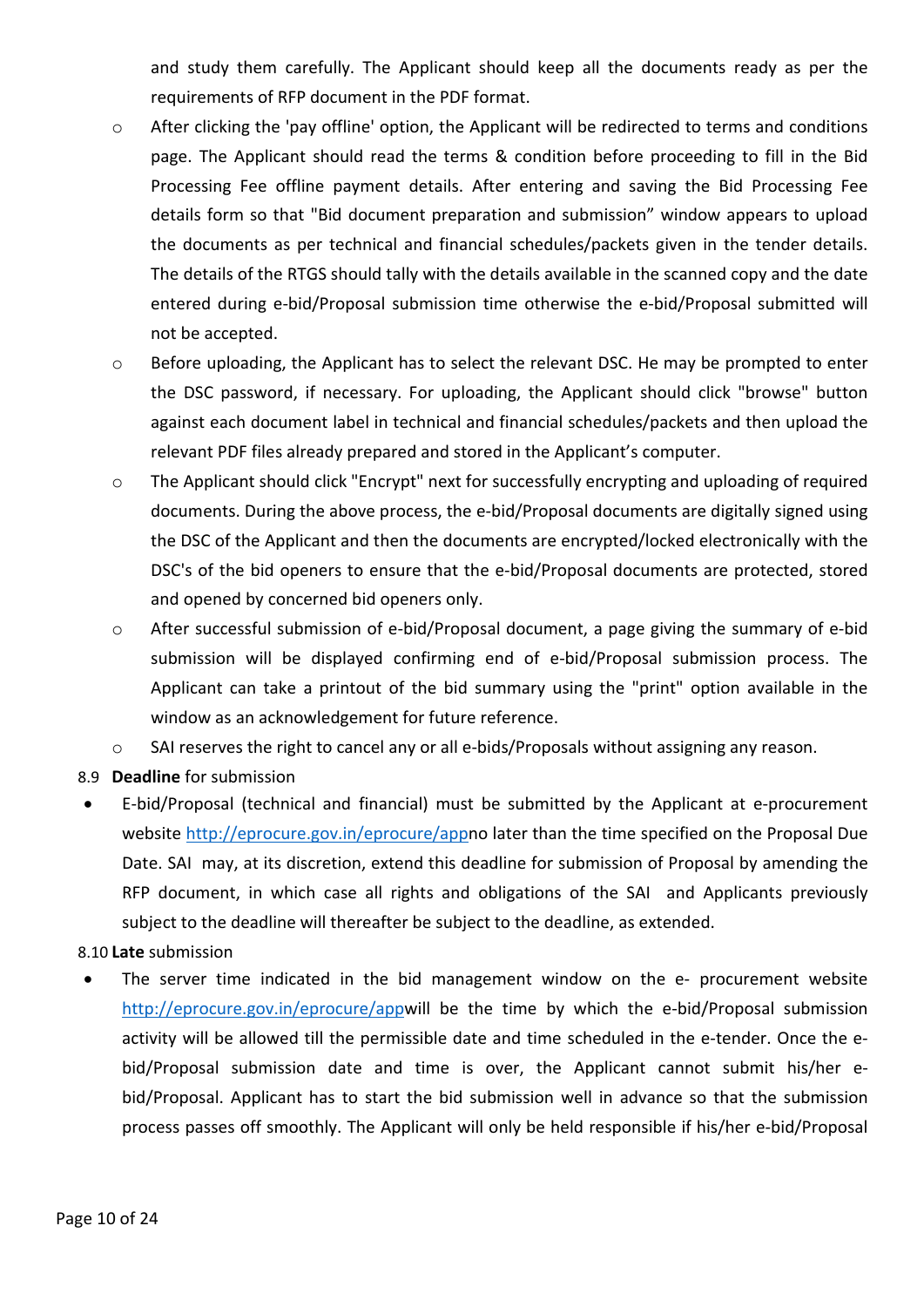is not submitted in time due to any of his/her problems/faults, for whatsoever reason, during the e-bid/Proposal submission process.

- 8.11 Withdrawal and resubmission of Proposal
- At any point of time, an Applicant can withdraw his/her Proposal submitted online before the Proposal Due Date. For withdrawing, the Applicant should first log in using his/her login ID and password and subsequently by his/her DSC on the e-procurement website http://eprocure.gov.in/eprocure/app. The Applicant should then select "My bids" option in the bid submission menu. The page listing all the bids submitted by the Applicant will be displayed. Click "View" to see the details of the bid to be withdrawn. After selecting the "bid withdrawal" option, the Applicant has to click "Yes" to the message- "Do you want to withdraw this bid?" displayed in the bid information window for the selected bid. The Applicant also has to enter the bid withdrawing reasons and upload the letter giving the reasons for withdrawing before clicking the "Submit" button. The Applicant has to confirm again by pressing "OK" button before finally withdrawing his/her selected e-bid/Proposal.
- No e-bid/Proposal may be withdrawn in the interval between the Proposal Due Date and the Proposal Validity Period. Withdrawal of an e-bid/Proposal during this interval may result in the Applicant's forfeited of his/her e-bid/Proposal security.
- The Applicant can re-submit his/her e-bid/Proposal as when required till the e-bid submission end date and time. The e-bid/Proposal submitted earlier will be replaced by the new one. For resubmission, the Applicant should first log in using his/her login Id and password and subsequently by his/her digital signature certificate on the e-procurement websitehttp://eprocure.gov.in/eprocure/app. The Applicant should then select "My bids" option in the bid submission menu. The page listing all the bids submitted by the Applicant will be displayed. Click "View" to see the detail of the e-bid to be resubmitted. After selecting the "bid resubmission" option, click "Encrypt & upload" to upload the revised e-bids documents.
- The Applicant can submit their revised e-bids/Proposals as many times as possible by uploading their e-bid documents within the scheduled date & time for submission of e-bids/Proposals.
- No e-bid can be resubmitted subsequently after the deadline for submission of e-bids.

8.12 Selection of the Agency

• From the time the Proposals are opened to the time the contract is awarded, if any Applicant wishes to contact the SAI, on any matter related to their Proposal it should do so in writing. Any effort by the Applicants to influence any officer or bearer of the SAI in the Proposal evaluation or contract award decisions may result in the rejection of the Applicant's Proposal.

8.13 Opening of Proposals

 SAI will open all technical e-bids/Proposals, in the presence of Applicant`s representatives who choose to attend on the prescribed date of opening at the SAI office. The Applicant's representatives who are present shall sign a register evidencing their attendance. In the event of the specified date e-bid/Proposal opening being declared a holiday for the SAI, the e-bids shall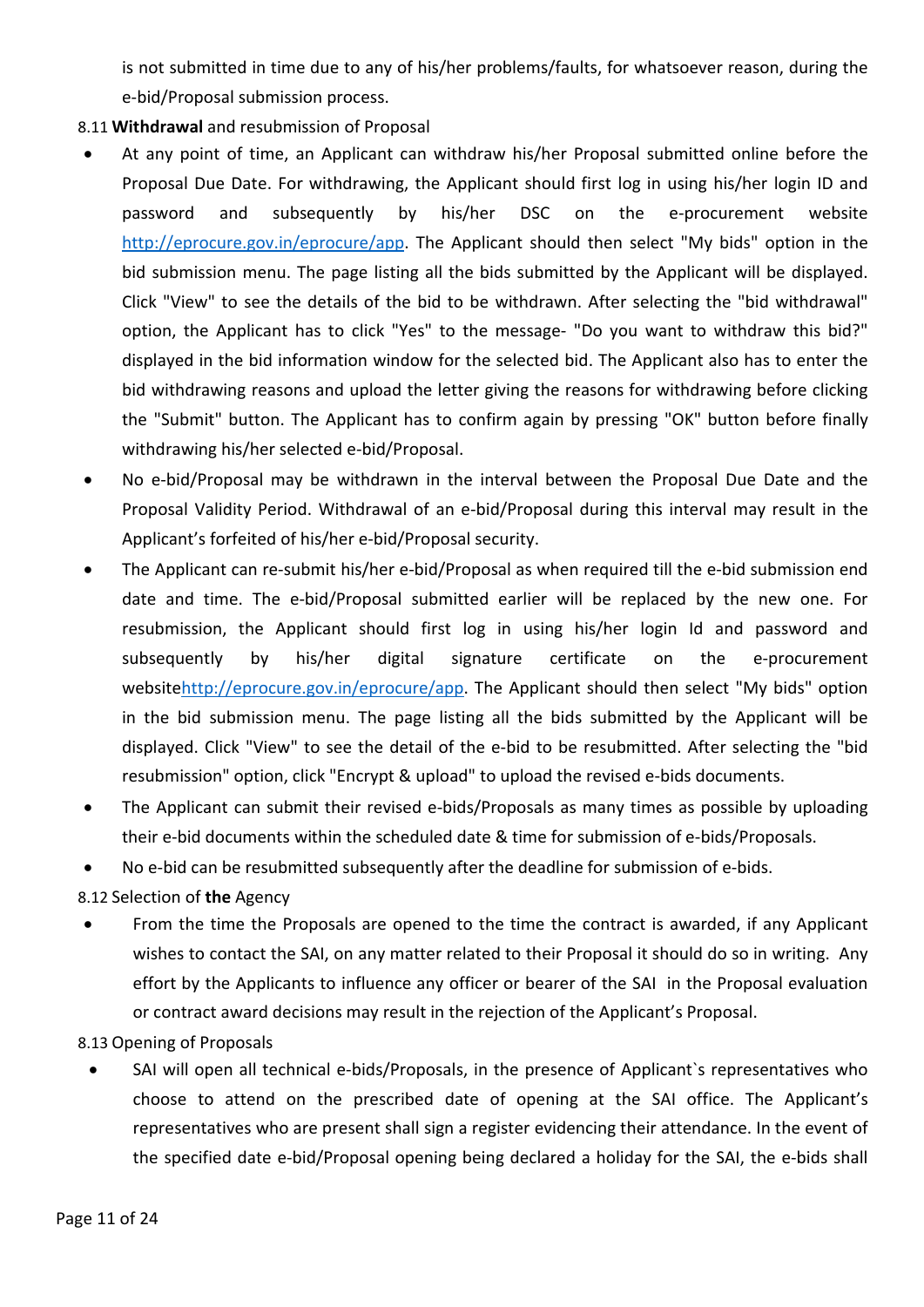be opened at the appointed time and place on the next working day.Working day means the day when the office opens after the holiday for routine work.

 The Applicants names and the presence or absence of requisite e-bid/Proposal security and such other details as the SAI at its discretion may consider appropriate, will be announced at the opening. The names of such Applicants not meeting the technical specifications and qualification requirement shall be notified subsequently.

## 9. RIGHT TO VARY SCOPE OF WORK

9.1 SAI may at any time during RFP process, by a written order given to the bidder, make changes within the general scope of the Work. The Bid shall accordingly be amended.

### 10. AWARD OF CONTRACT

- 10.1 SAI reserves the right to accept/reject a bid, to cancel/abort the RFP process and/or reject all bids at any time prior to award of contract, without thereby incurring any liability to the empanelled agencies on the grounds of such actions taken by SAI.
- 10.2 SAI shall award Contract to the highest quoting bidder as defined in Clause I of the Annexure II

### 11. PERFORMANCE SECURITY

### 11.1 For Sponsors: Not Applicable

- 11.2 For Agency: 3% of the calculated sponsorship value to be paid within 15 days of finalisation of Sponsor in each category. However, in case the amount is substantially higher then SAI may allow for the deposition of the Performance security in staggered manner with valid justification, but this shall not exceed 7 days of the signing of agreement or 21 days before the event whichever is later.
- 11.3 The Agency shall be required to give Performance Security for the amount equivalent to 3% of the sponsorship value. Performance Security will be in the form of Insurance Surety Bonds, Bank Guarantee (BG) of any Commercial Bank drawn in the name of "SECRETARY (SAI), KHELO INDIA" payable at New Delhi to be deposited in the office of Khelo India Secretariat, Ramp 5, North Block, JLN Stadium, Lodhi Road, New Delhi - 110003.
- 11.4 SAI will have the right to invoke the Performance Security without assigning any reasons if the selected Agency defaults or deemed to have defaulted or in case the proposed sponsor withdraws and/or default in any terms of the tender documents and empanelment may be cancelled.
- 11.5 Successful Agency shall be required to give Performance Security within 15 days of issuance of Notification of Award by SAI. In the event of default in submission of Performance Security within the stipulated time, the Agency shall be liable for a penalty amounting to 0.1% (Zero Point One Percent) of the "committed sponsorship value" per day of delay subject to a maximum delay of 7 (seven) days unless payment in staggered manner is allowed, If delay continues beyond 7 (seven) days, SAI shall have the right to cancel empanelment with the right to other legal remedies that may be available under law.
- 11.6 The Performance Security shall be immediately replenished by the Bidder in the event Performance Security is invoked by SAI.
- 11.7 The Performance Security should remain valid for an additional period of 30(thirty) days beyond the timelines mentioned in the "Letter of Award". For example, if the timelines mentioned to submit the sponsorship amount is 10 days, the Performance Security shall be valid till 10 days + 30 days.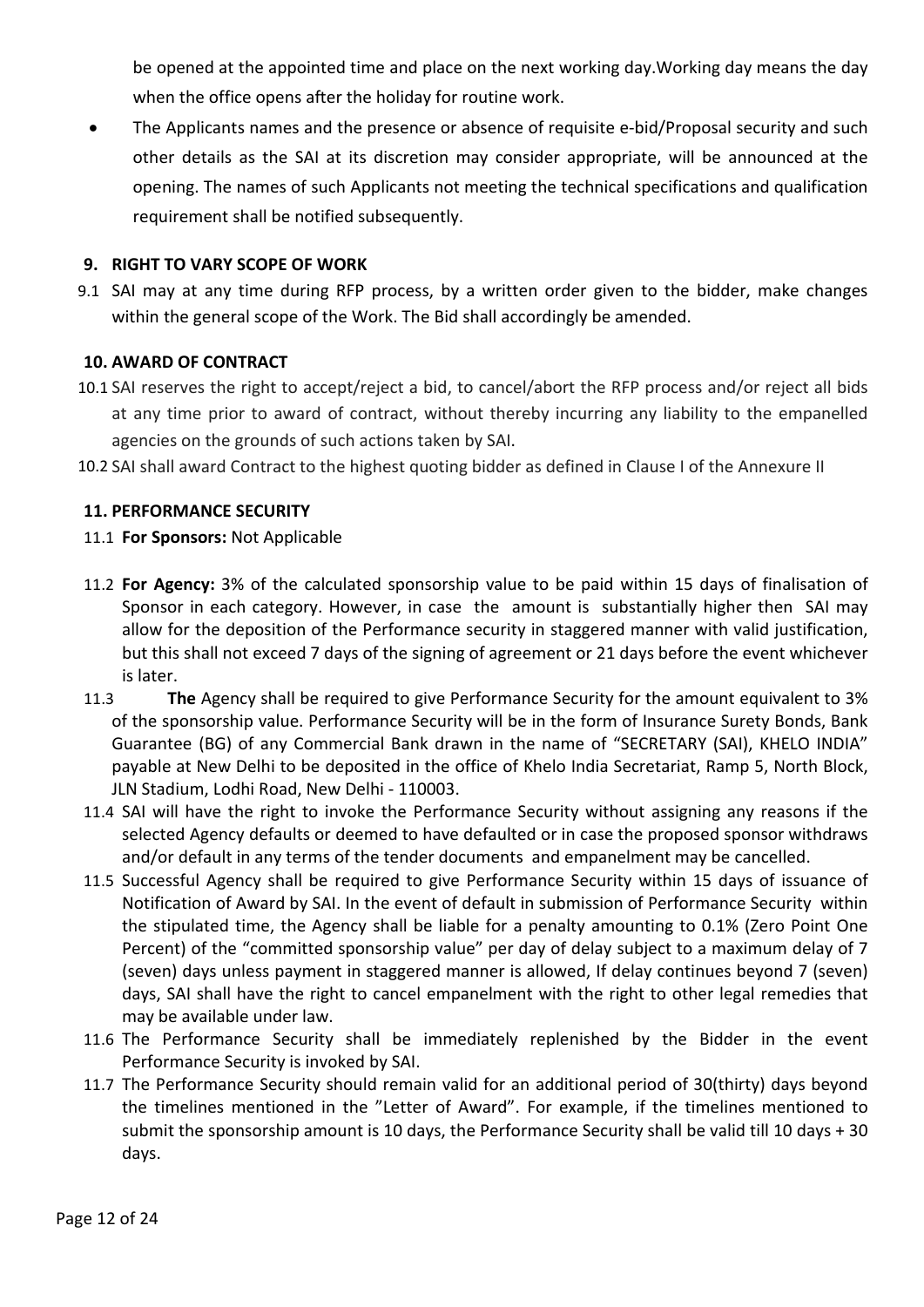### 12. INTELLECTUAL PROPERTY

The Sponsorship Agency must ensure that all intellectual property including but not limited to SAI/ Khelo India/ Fit India logo, creatives any work, brand name, trade name, service mark, trademark etc., related to SAI/ Khelo India/ Fit India shall belong to SAI. In no event, the Agency shall, either directly or indirectly, register, file or attempt to register or file any intellectual property in its own name. The winning bidder (sponsorer) may use the Khelo India Logo only for the intended purpose of naming themselves as Official Sponsor (in that category) to the Khelo India University Games 2021. However, the same may be used only for 120 days after the last day of Khelo India University Games 2021. The Agency shall be responsible to ensure that the sponsorer does not continue to use the logo beyond 120 days. In case the sponsor is using the logo beyond 120 days , suitable action may be taken against the agency, which may include de-empanelment of agency.

The Agency shall be solely responsible for any violation or infringement of any trademark, trade name, copyright, patent of any person, firm or company, personal right of privacy, religious beliefs and/or any other right of any other person including for adherence of regulations, administrative and judicial orders etc.

All exploitation rights including without limitation promotion / sponsorships / distribution / marketing / telecast etc. shall vest with SAI and the Agency, without pre-approval of SAI,shall not have any right to sell/market the said event to any party.

The relationship between the parties hereto shall be on a Principal to Principal basis and shall not be deemed to be a joint venture, partnership or agency of any nature whatsoever between them.

Agency undertakes and confirms that it shall comply with all requisites, laws and regulations, necessary insurances, that are required to be complied with for conducting the event and the creation, as well as exclusive assignment of all rights in favour of SAI, Agency shall keep SAI indemnified and hold SAI harmless from any and all claims including claims for infringement, losses, demands, damages, costs, charges, expenses that may prejudice SAI's interests and benefits, in any way whatsoever.

SAI shall not be responsible in any way for any unfulfilled obligations and/or liabilities of Agency its Affiliates/Associations etc. and/or its agents towards any person, party, company, organization in connection with pending obligations, the finance, employment of other contractual and noncontractual.

Agreements/arrangements of whatsoever nature, whether or not in relation to the event and Agency shall continue to be solely responsible for the same

#### 13. PENALTY CLAUSE

13.1 No commission shall be paid to the Agency in case the contractual obligation is not fulfilled or the sponsorship value is not realized for any reason.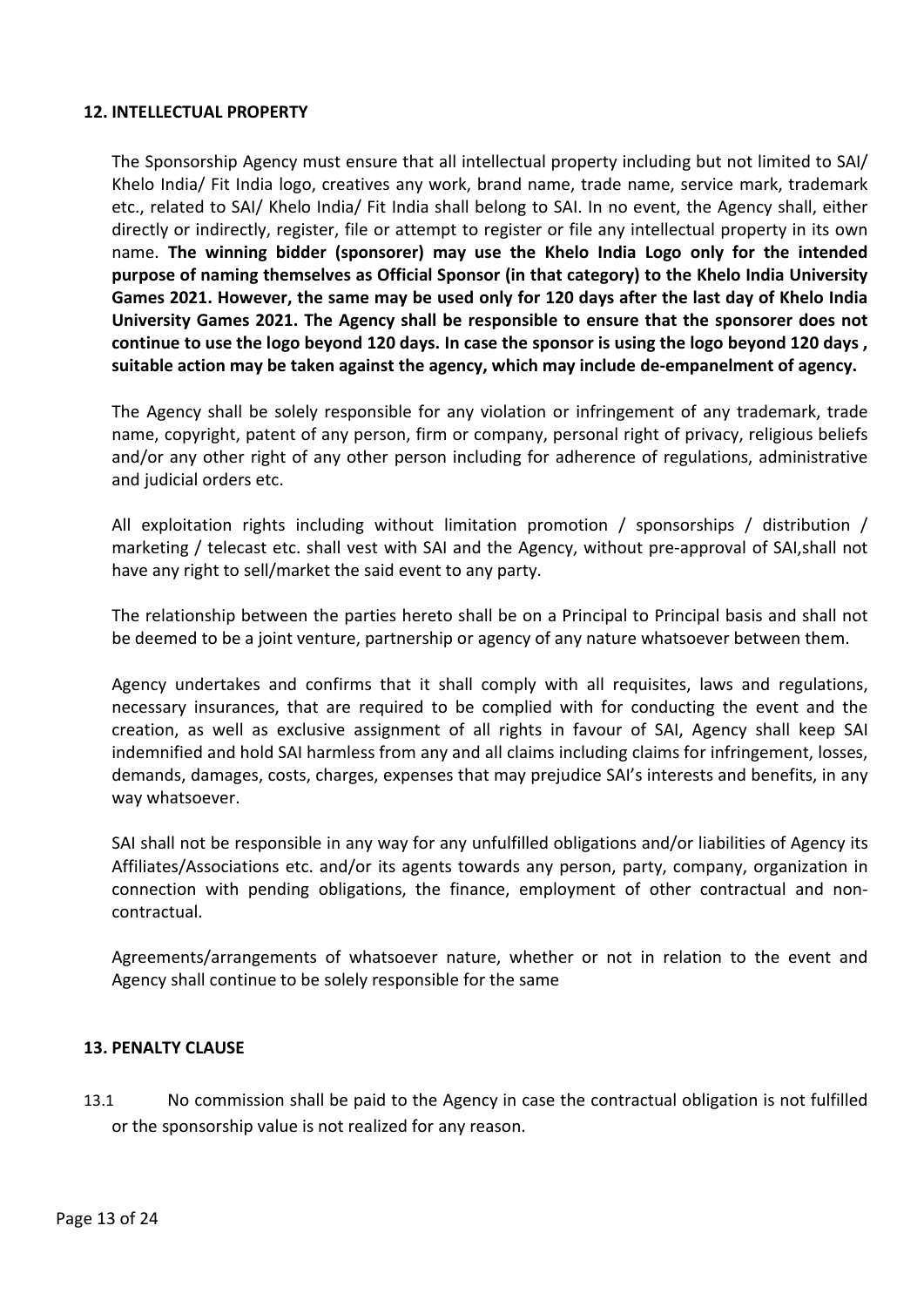- 13.2 If the agency fails to submit the 90% of the sponsorship fee within the stipulated 7 days after signing of agreement or 21 days before the event whichever is later, a penalty of 0.25% per day will be levied on the 90% of the sponsorship value upto a period of 7 days, if the remaining sponsorship fees is not paid, after the expiry of 14 days beyond the stipulated period for paying the same or start of the event whichever is later the sponsorship rights will be withdrawn as per the terms and conditions of the agreement.
- 13.3 SAI is entitled to forfeit the Performance Security submitted by the agency in case the sponsor backs out or fails to make payment in accordance with the schedule mentioned in this RFP.
- 13.4 Furthermore, any failure of the agency in fulfilling its contractual obligations may render it liable for termination of empanelment.
- 13.5 In case the event is, terminated or postponed, SAI shall be entitled to seek immediate refund of the commission paid to the agency in accordance with Clause J of the Terms of Reference. For sake of clarity, if money is returned to sponsors in event of cancellation, termination or postponement of the Games, the commission amount paid to sponsorship agency shall also be returned to SAI.
- 13.6 SAI shall be entitled to terminate this contract immediately upon a written notice, in case the Agency is in material breach and/or fail to fulfill its obligations as promised under this agreement provided Agency fails to remedy such breach within 5 days upon notification of the breach.
- 13.7 Any dispute or difference arising between Agency and SAI shall be mutually resolved through amicable discussions failing which a sole arbitrator as mutually appointed by both the parties, arbitration proceedings would be held under the provisions of Arbitration and Conciliation Act, 1996 as amended. The procedure and fee of the Arbitrator shall be in accordance with prevailing policies and procedures of SAI. Any dispute/differences not being the subject matter of such arbitration shall be subject to the jurisdiction of the Courts of Law at Delhi only, as per governing and the state of the state of the state of the state of the state of the state of the state of the state of the state of the state of the state of the state of the state of the state of the state of the state of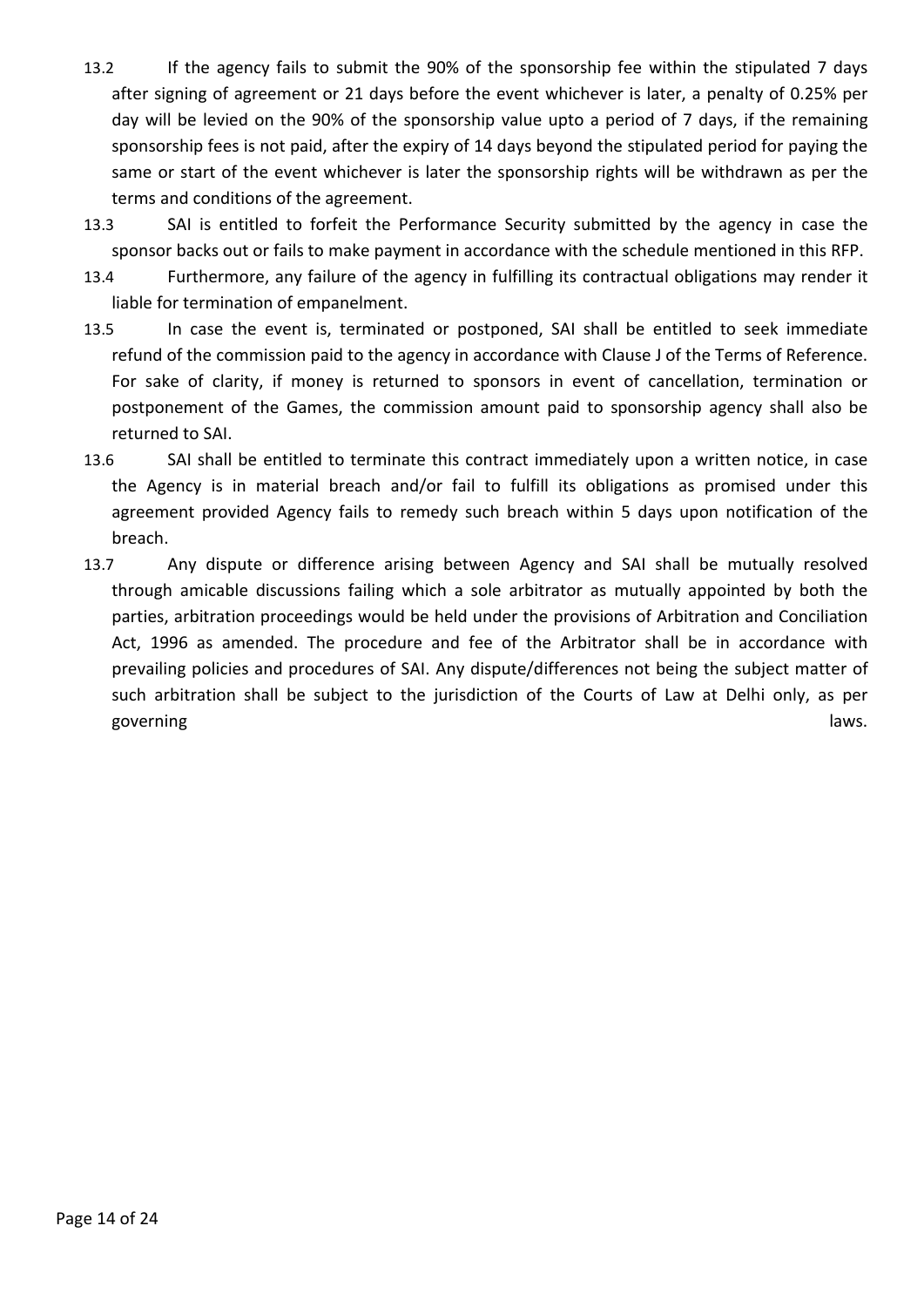## Annexure I| COMMERCIAL BID FORMAT

The empanelled Sponsorship Agencies are advised to submit their proposal in provided format on CPP Portal before due date as per Bid Schedule.

To, Director, KI Khelo India Secretariat, JLN Stadium Complex, Lodhi Road, New Delhi - 110003

# Sub: Commitment letter regarding Sponsorships for Khelo India University Games 2021.

| S. No.                         | Name of<br><b>Product</b> | <b>Amount Committed in INR</b> |            |          |
|--------------------------------|---------------------------|--------------------------------|------------|----------|
|                                | Category                  | <b>Sponsor</b>                 | In figures | In words |
| Presenting<br>Sponsor          |                           |                                |            |          |
| $Co-$<br>Presenting<br>Sponsor |                           |                                |            |          |
| Associate<br>Sponsor           |                           |                                |            |          |

### Note:

- a. Account Details for the money to be deposited for sponsorship shall be intimated later."
- b. No conditions should be attached to the proposal.
- c. The amount should be quoted in both figure and words. In case of discrepancies in the prices mentioned in the figure and word, the prices mentioned in the words shall be considered as final price.
- d. If any bidder does not quote for all the three categories of the sponsorship, the bid will still be treated as responsive. However, if the bidder quotes lower than the table mentioned in Clause F (Minimum Sponsorship Fee For Different Categories Of Sponsors) of Annexure II, the bid will be treated as non responsive.
- e. Taxes due to SAI will be considered part of the sponsorship but taxes due to the sponsor will not be considered part of the bid and need to be borne by the sponsor separately and shall not be made part of the bid.

Signature of the Agency:

Address:

Date: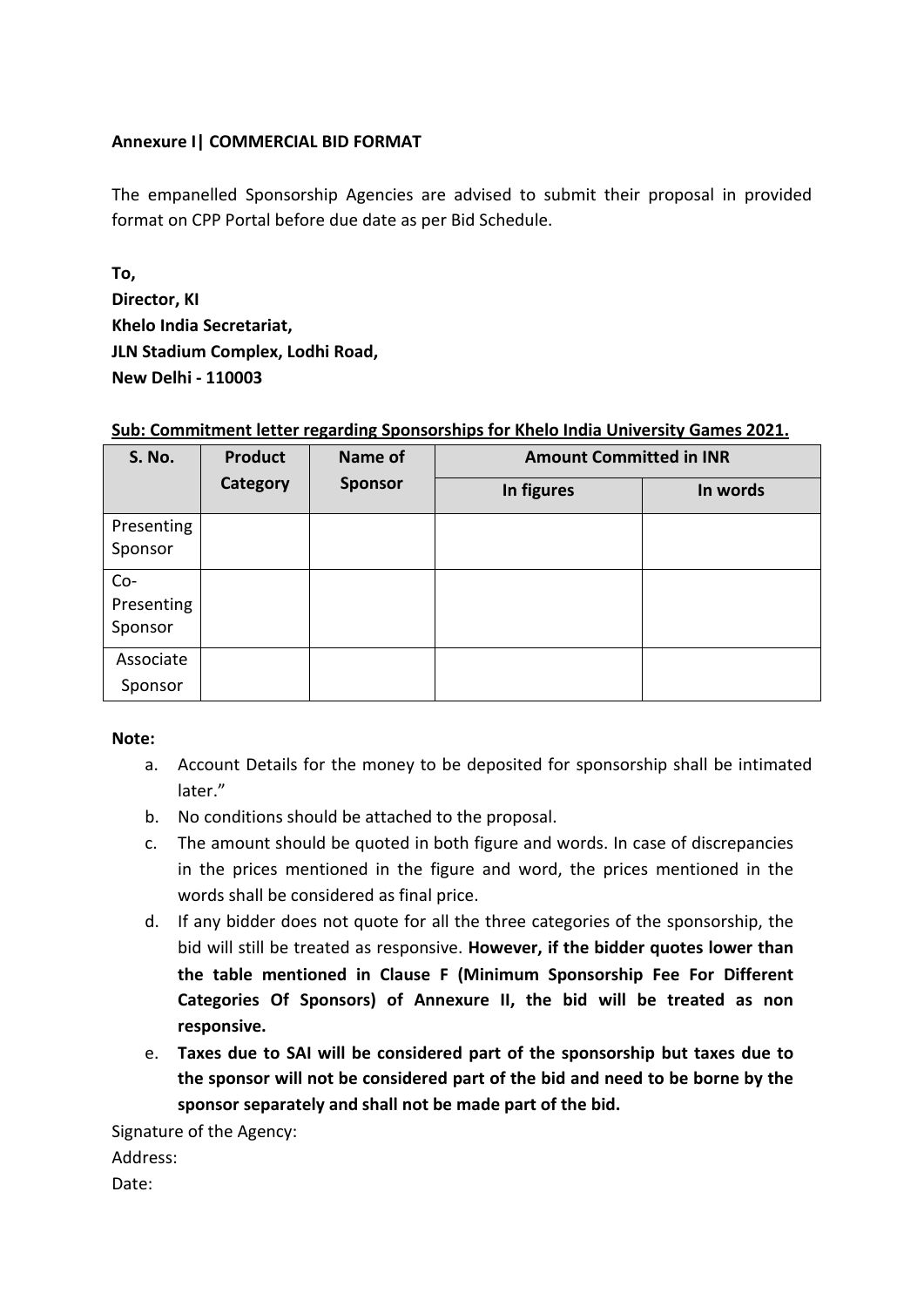## Annexure II | TERMS OF REFERENCE

### A. SPONSORSHIP CATEGORIES

The proposed sponsorship categories are as follows:

- a) Presenting Sponsor
- b) Co Presenting Sponsor
- c) Associate Sponsor

### B. SCOPE OF SERVICES

- Primary role of Sponsorship Agency is to procure sponsorship for the Khelo India University Games 2021 and identify Event Sponsors for given categories.
- Further, the Sponsorship Agency shall also ensure that the committed amount is transferred in accordance with the schedule as defined in this RFP.
- Partners could use their brand activation strategies /techniques prior to the commencement of the event. However, such strategies has to be first aligned with the efforts and scheme of Khelo India and communicated in writing. Prior approval of SAI shall be obtained before commencement of any marketing or activation activity before the event is started.
- On ground sponsors could be permitted for conducting any activity outside FOP and within the premises of the event for the purposes of any brand advertisement or promotion. However, if the brand sponsor decides to circulate digitally such ad/promotions or any other clip related thereto, prior approval of SAI shall be obtained before commencement of any marketing or activation activity to be undertaken during or after the event.
- Any covert or overt form of expression/ exaggeration/ leverage using KIUG text/logo/verbal indication must be sought by SAI in writing and has to be decided in consultation with SAI.
- In order to avoid any miscommunication/conflict of interest, any form of communication among different stakeholders of KIUG (i.e. Event Sponsors, Empaneled Agencies, Event Organizers etc.)shall take place only through SAI.

### C. EXCLUSIVE RIGHTS OF OFFICIAL MEDIA PARTNER OF KIUG

Official Media Partner of KIUGis being finalized. The official Media Partner of KIUG will have exclusive media rights globally for KIUG.

### D. RIGHTSOFFERED TO DIFFERENT SPONSORS

The following rights shall be made available and divided among various sponsors in proportion to the amount committed by them: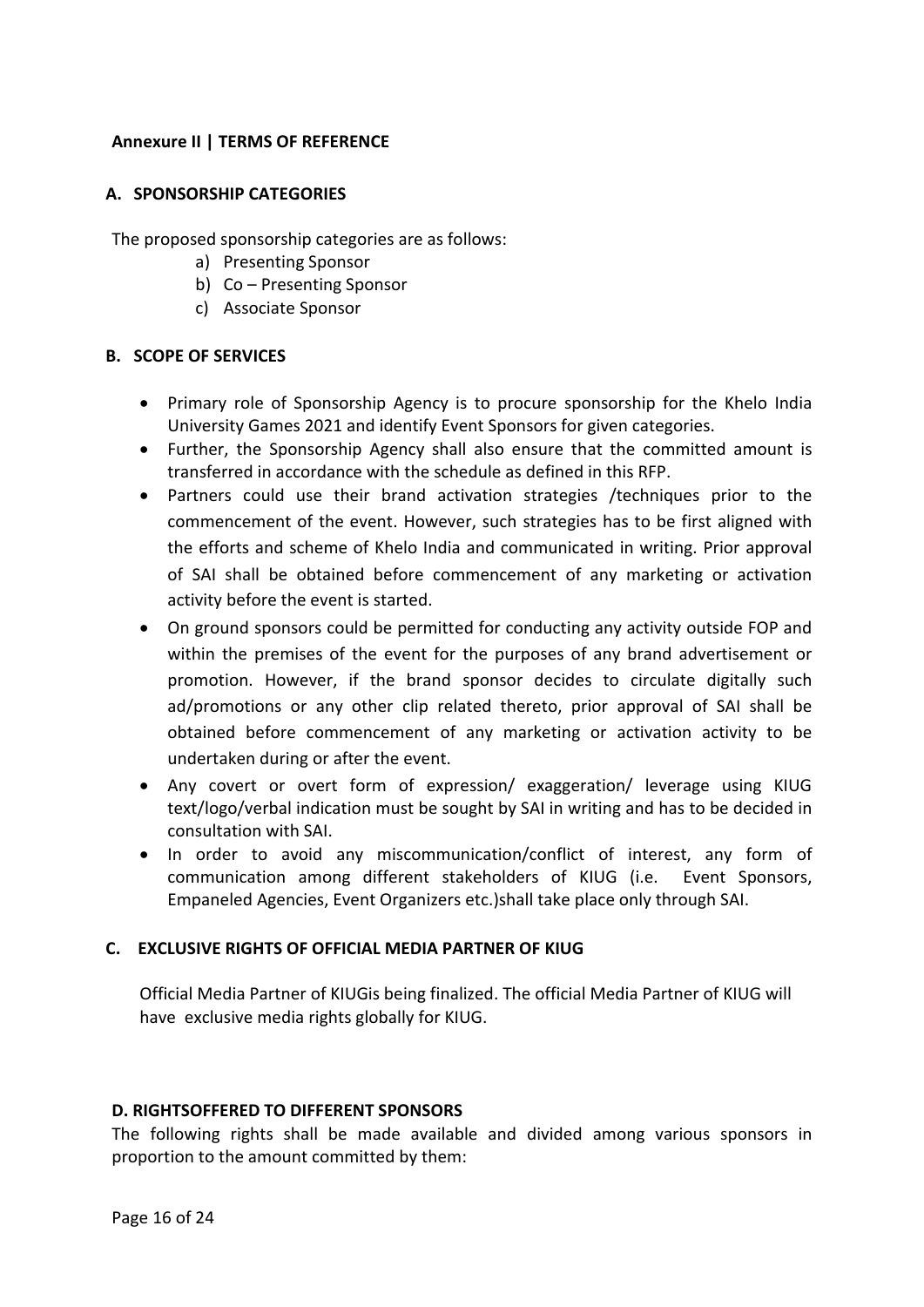| S. No. | <b>Rights offered</b>                                                                                                                                                                                          | <b>Presenting Sponsor</b>                                                                                                                                       | <b>Co-Presenting Sponsor</b>                                                                                                                 | <b>Associate Sponsor</b>                                                         |
|--------|----------------------------------------------------------------------------------------------------------------------------------------------------------------------------------------------------------------|-----------------------------------------------------------------------------------------------------------------------------------------------------------------|----------------------------------------------------------------------------------------------------------------------------------------------|----------------------------------------------------------------------------------|
| 1      | Logo Placement on bottom panel of<br>venue branding collaterals                                                                                                                                                | Main Arch gate, Drop<br>Downs, Pole/pillar<br>branding, Standees,<br>Flex banners, wall<br>branding, and on all<br>Games' collaterals -<br>booklets& schedules. | Drop Downs, Pole/pillar<br>branding, Standees,<br>Flex banners, wall<br>branding, and on all<br>Games' collaterals -<br>booklets& schedules. | Drop Downs, Pole/pillar<br>branding, Standees,<br>Flex banners&wall<br>branding. |
| 2      | FOP branding<br>static boardsStandard perimeter<br>boards with size 8 feet x 2.5 feet                                                                                                                          | 20%                                                                                                                                                             | 10%                                                                                                                                          | 5%                                                                               |
| 3      | Inclusion in press conference on<br>mutually agreeable terms                                                                                                                                                   | Yes                                                                                                                                                             | Yes                                                                                                                                          | No                                                                               |
| 4      | Mention in all official press releases<br>as partners                                                                                                                                                          | Yes                                                                                                                                                             | Yes                                                                                                                                          | Yes                                                                              |
| 5      | VVIP hospitality passes for each day<br>Event                                                                                                                                                                  | 30                                                                                                                                                              | 20                                                                                                                                           | 10                                                                               |
| 6      | VVIPs passes for opening and closing 20<br>ceremonies                                                                                                                                                          |                                                                                                                                                                 | 10                                                                                                                                           | 05                                                                               |
| 7      | Product display at FOP (subject to<br>approval of GTCC) and VVIP lounge                                                                                                                                        | Yes<br>(FOP & VVIP lounge)                                                                                                                                      | Yes<br>(VVIP Lounge)                                                                                                                         | No                                                                               |
| 8      | Rights to display product / service at Yes<br>venue (other than FOP and VVIP<br>Lounge) with the prior alignment of<br>Khelo India Sectt. as for the type of<br>product and its placement &<br>exposure levels |                                                                                                                                                                 | Yes                                                                                                                                          | Yes                                                                              |
| 9      | Award distribution by sponsors                                                                                                                                                                                 | 8                                                                                                                                                               | 4                                                                                                                                            | 2                                                                                |
| 10     | <b>Official Sports Kit</b>                                                                                                                                                                                     | 100 Kits                                                                                                                                                        | 50 Kits                                                                                                                                      | 15 Kits                                                                          |
| 11     | On-ground activation                                                                                                                                                                                           | Yes                                                                                                                                                             | Yes                                                                                                                                          | Yes                                                                              |
| 12     | Meet & Greet at Opening Ceremony Yes                                                                                                                                                                           |                                                                                                                                                                 | Yes                                                                                                                                          | Yes                                                                              |
| 13     | Presence on Games website                                                                                                                                                                                      | Yes                                                                                                                                                             | Yes                                                                                                                                          | Yes                                                                              |
| 14     | customized social media posts per<br>brand pre and during the games                                                                                                                                            | 10                                                                                                                                                              | 8                                                                                                                                            | 6                                                                                |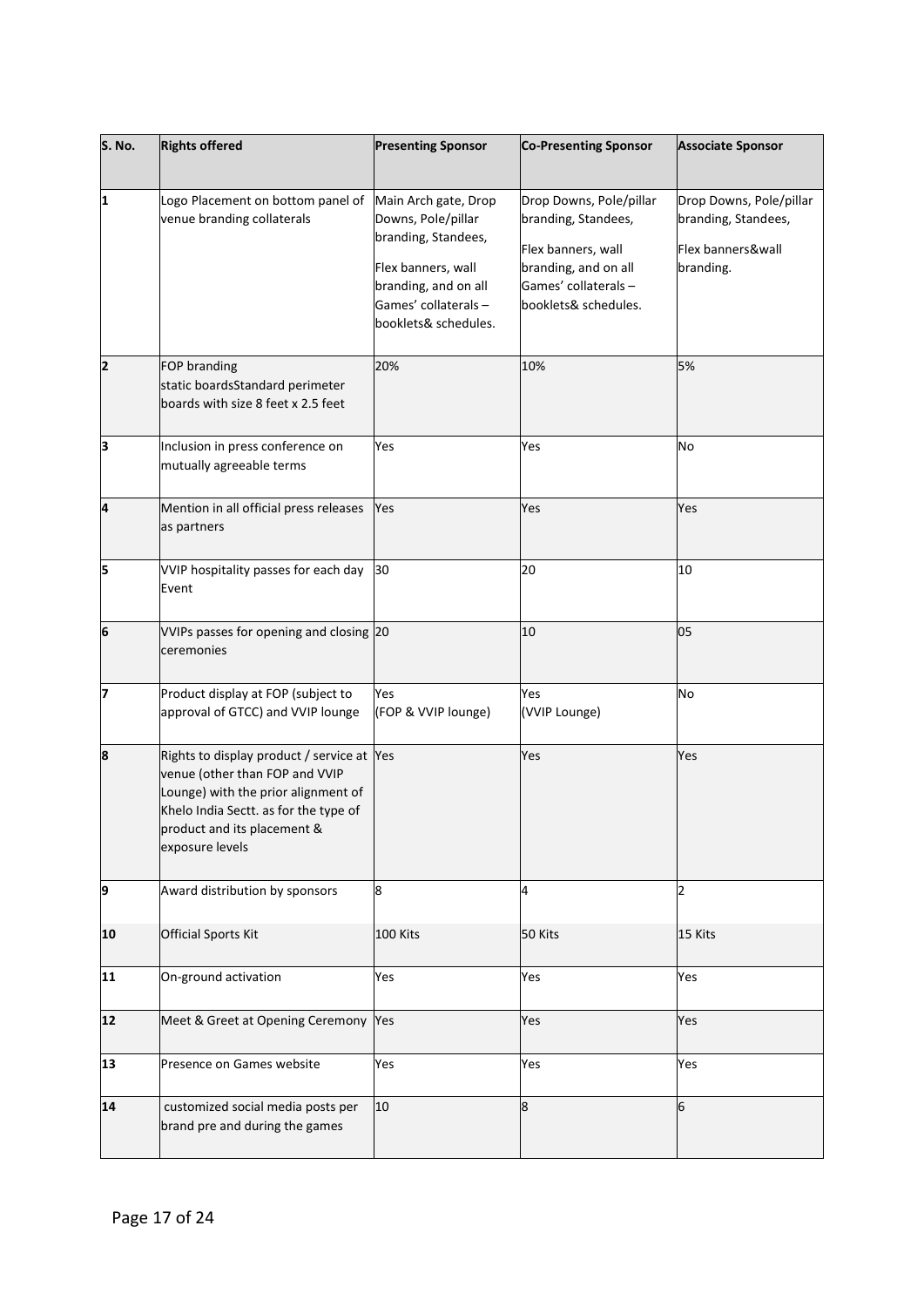| S. No. | <b>Rights offered</b>                                                                               | <b>Presenting Sponsor</b> | <b>Co-Presenting Sponsor</b> | <b>Associate Sponsor</b> |
|--------|-----------------------------------------------------------------------------------------------------|---------------------------|------------------------------|--------------------------|
| 15     | Rights to undertake a joint<br>consumer contest with Khelo India<br>(subject to approvals from SAI) | Yes                       | Yes                          | Yes                      |
| 16     | Logo on apparel/kit of the players<br>(as per Annexure III)                                         | Yes                       | Yes                          | No                       |
| 17     | <b>Right to make promo</b>                                                                          | Yes                       | Yes                          | Yes                      |
|        | film/content pre, during or                                                                         |                           |                              |                          |
|        | post event at their own                                                                             |                           |                              |                          |
|        | cost (promotional                                                                                   |                           |                              |                          |
|        | purposes) or usage of                                                                               |                           |                              |                          |
|        | athlete/player images for                                                                           |                           |                              |                          |
|        | promotional purposes.                                                                               |                           |                              |                          |
|        | The shoot time or usage of                                                                          |                           |                              |                          |
|        | logo on digital properties                                                                          |                           |                              |                          |
|        | or brand communication                                                                              |                           |                              |                          |
|        | or use of image of brand                                                                            |                           |                              |                          |
|        | ambassador along with<br>Khelo India logo or Khelo                                                  |                           |                              |                          |
|        | India logo for marketing                                                                            |                           |                              |                          |
|        | communication can also                                                                              |                           |                              |                          |
|        | be undertaken by the                                                                                |                           |                              |                          |
|        | sponsorer                                                                                           |                           |                              |                          |
|        | <b>All communication</b>                                                                            |                           |                              |                          |
|        | elements needs to be                                                                                |                           |                              |                          |
|        | approved by SAI before                                                                              |                           |                              |                          |
|        | the launch of the same                                                                              |                           |                              |                          |
|        |                                                                                                     |                           |                              |                          |

Note :With regard to S. No 17, the same may be used only for 120 days after the last day of Khelo India University Games 2021. The Agency shall be responsible toensure that the sponsorer does not continue to use the said content beyond 120 days. In case the sponsorer is using the said content beyond 120 days, suitable action may be taken against the agency, which may include de-empanelment of agency.

### E. RESTRICTED PRODUCT CATEGORIES

The following product categories shall be restricted for any kind of association with KIUG:

- 1. Tobacco Products
- 2. Weapons and Explosives
- 3. Derogatory Personal, Political, and Religious Content
- 4. Spy Cams and Surveillance Equipment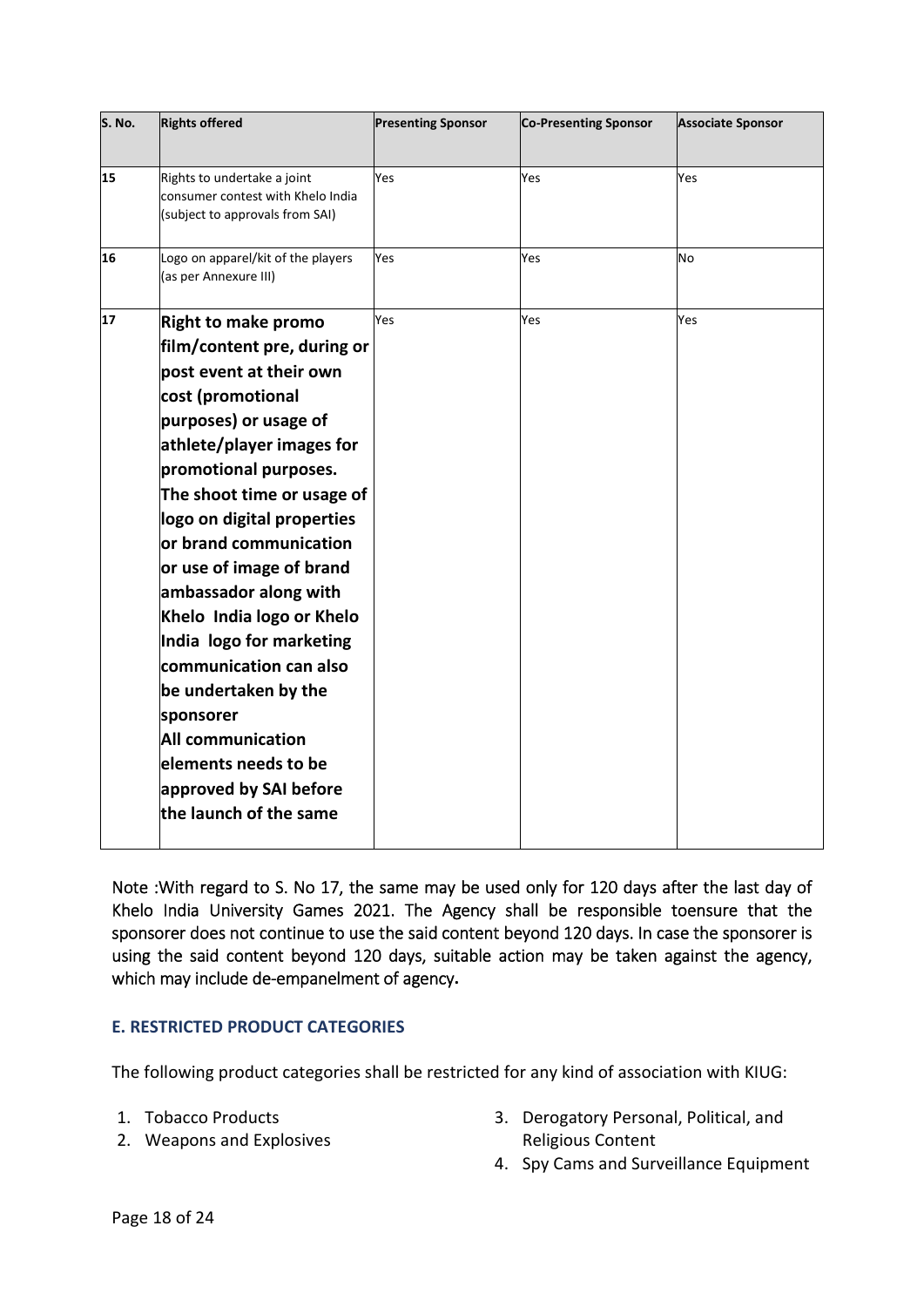- 5. Counterfeit Goods
- 6. Fake Documents
- 7. Adult Products and Services
- 8. Penny Auctions
- 9. Alcohol
- 10. Body Parts
- 11. Cannabis
- 12. Dating
- 13. Drug Tests and Exam-Taking Services
- 14. Fake Followers Services
- 15. Gambling
- 16. Hacking and Surveillance
- 17. Illegal Automobile Modification **Products**
- 18. Lottery
- 19. Multi-Level Marketing
- 20. Over-the-Counter Drugs
- 21. Payday and Short-Term Loans
- 22. Personal Loans
- 23. Online Pharmacies
- 24. Politics
- 25. Recreational Drugs
- 26. Prescription Drugs
- 27. Rehab
- 28. Reproductive Health
- 29. Spyware and Malware
- 30. Subscription Services
- 31. Unauthorized Set-Top Boxes
- 32. Unsafe Supplements
- 33. Binary Options
- 34. Any other category that MYAS/SAI on its sole discretion feels inappropriate to be included as Sponsor

# F. MINIMUMSPONSORSHIP FEE FOR DIFFERENT CATEGORIES OF SPONSORS

The minimum bid (offer submitted by bidders) shall not be less than the amount given in the following table:

| S. No | Sponsorship Category      | Minimum Amount (In INR) |
|-------|---------------------------|-------------------------|
|       | <b>Presenting Sponsor</b> | INR 1.00 Crores         |
|       | Co – Presenting Sponsor   | INR 0.50 Crores         |
|       | Associate Sponsor         | INR 0.25 Crores         |

## G. TERM OF SPONSORSHIP

The maximum tenure of Sponsorship rights shall only be for the upcoming edition scheduled to be held in Bengaluru, Karnataka.

## H. SELECTION PROCEDURE

The sponsorship value for KIUG 2021 edition shall be the basis of selection of Agency. All the bidders shall submit their offers as per the commercial bid format. After opening of commercial bids, highest offers in each category in terms of value shall be selected and awarded the bid. However, in case, the highest bidder for category 2 or 3 is more that the category 1, then the rights of category 1 will be offered to category 2 or 3 bidder, considering the highest quoted amount. Second highest amount offered in any category shall be given preference in category 2. In case, that bidder refuses for category 2 rights,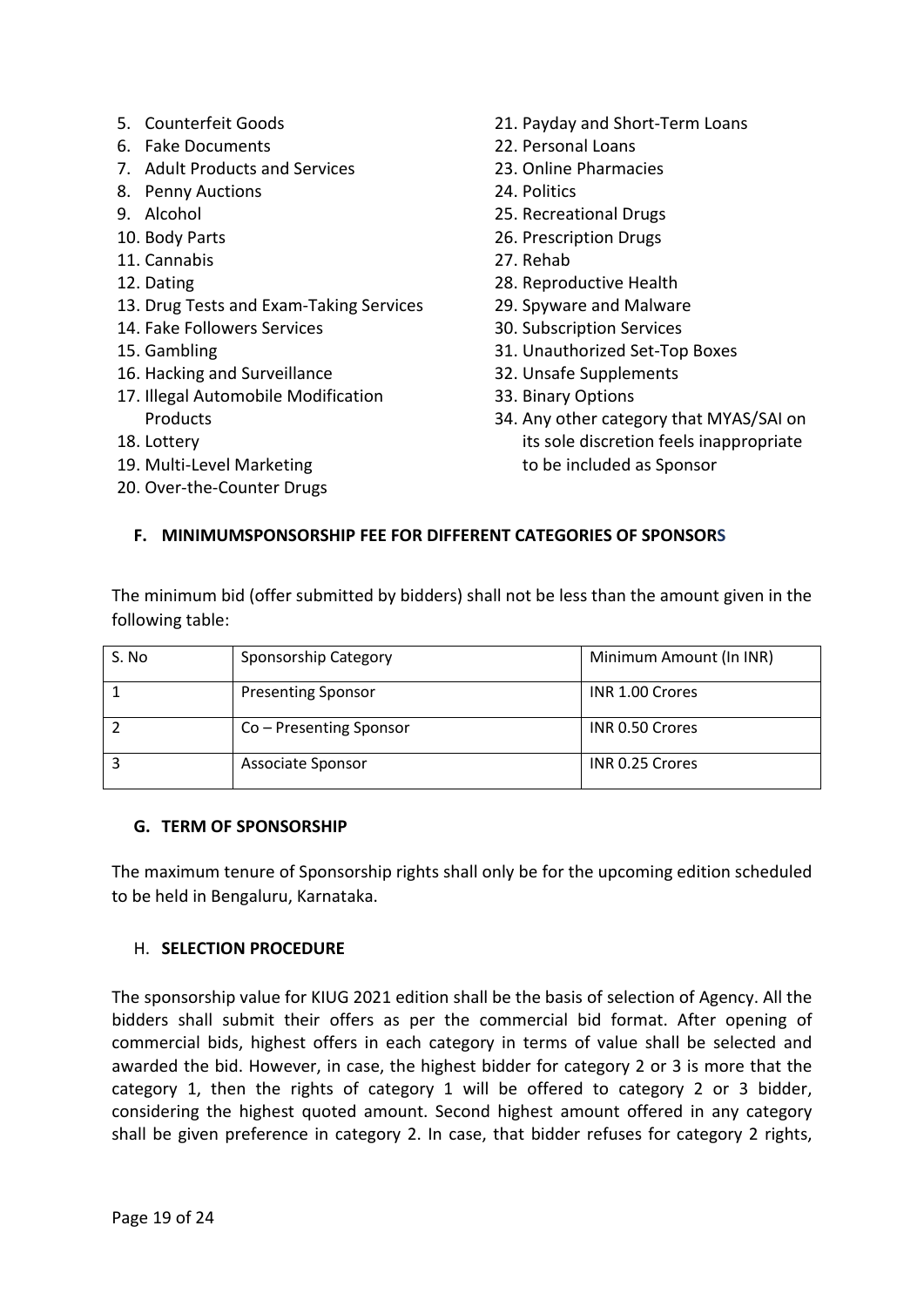then the next highest shall be offered category 2 rights and so on. However, the bidder can retain its category, irrespective of amount quoted if it wishes to do so

In case of tie between the bidders, meaning thereby two or more bidders emerging as H1in any category,equal opportunity shall be extended to the respective bidders and they will be called for upward negotiations. Any bidder whoever is offering higher value than others shall be awarded the bid. In case the negotiations fails,the decision shall be finalised through a draw of lots done in presence of bidders as well as third party observers.

Note :- If the empanelled agency and the bid winner is same, then there should be no commission given to the agency. If the bid winner is a separate legal entity, then the commission will be given.

### I. PAYMENT OF COMMISION TO AGENCY

The agency will be paid commission on reaching desired targets as per the following: A) For Sponsors

| <b>Target Amount (In INR)</b>                   | <b>Commission offered</b>  |
|-------------------------------------------------|----------------------------|
| 1 Crore to 1.50 Crore                           | 5% of realized amount=A    |
| More than 1.50 Crores but less than 3.00 crores | A+ 10% of realized amount  |
|                                                 | in this slab=B             |
| More than 3.00 Crores                           | B + 15% of realized amount |
|                                                 | beyond INR 3.00 Crores     |

#### B) For Co-sponsors

| <b>Target Amount (In INR)</b>            | <b>Commission offered</b>     |
|------------------------------------------|-------------------------------|
| 50 Lakhs to 1 Crore                      | 5% of realized amount=A       |
| More than 1 Crore but less than 3 Crores | $A + 10\%$ of realized amount |
|                                          | in this slab=B                |
| More than 3.00 Crores                    | B + 15% of realized amount    |
|                                          | beyond INR 3.00 Crores        |

### C) For Associate sponsors

| <b>Target Amount (INR)</b>                     | <b>Commission offered</b>     |
|------------------------------------------------|-------------------------------|
| 25 Lakhs to 1 Crore                            | 5% of realized amount=A       |
| More than 1.00 Crores but less than 1.50 Crore | $A + 10\%$ of realized amount |
|                                                | realised in this slab = $B$   |
| More than 1.50 Crores                          | B + 15% of realized amount    |
|                                                | beyond INR 1.50 Crores        |

- a. Taxes/TDS shall be deducted as per the rules of Govt. of India.
- b. The commission pay-out shall be made within three weeks upon realisation of the fees for this edition.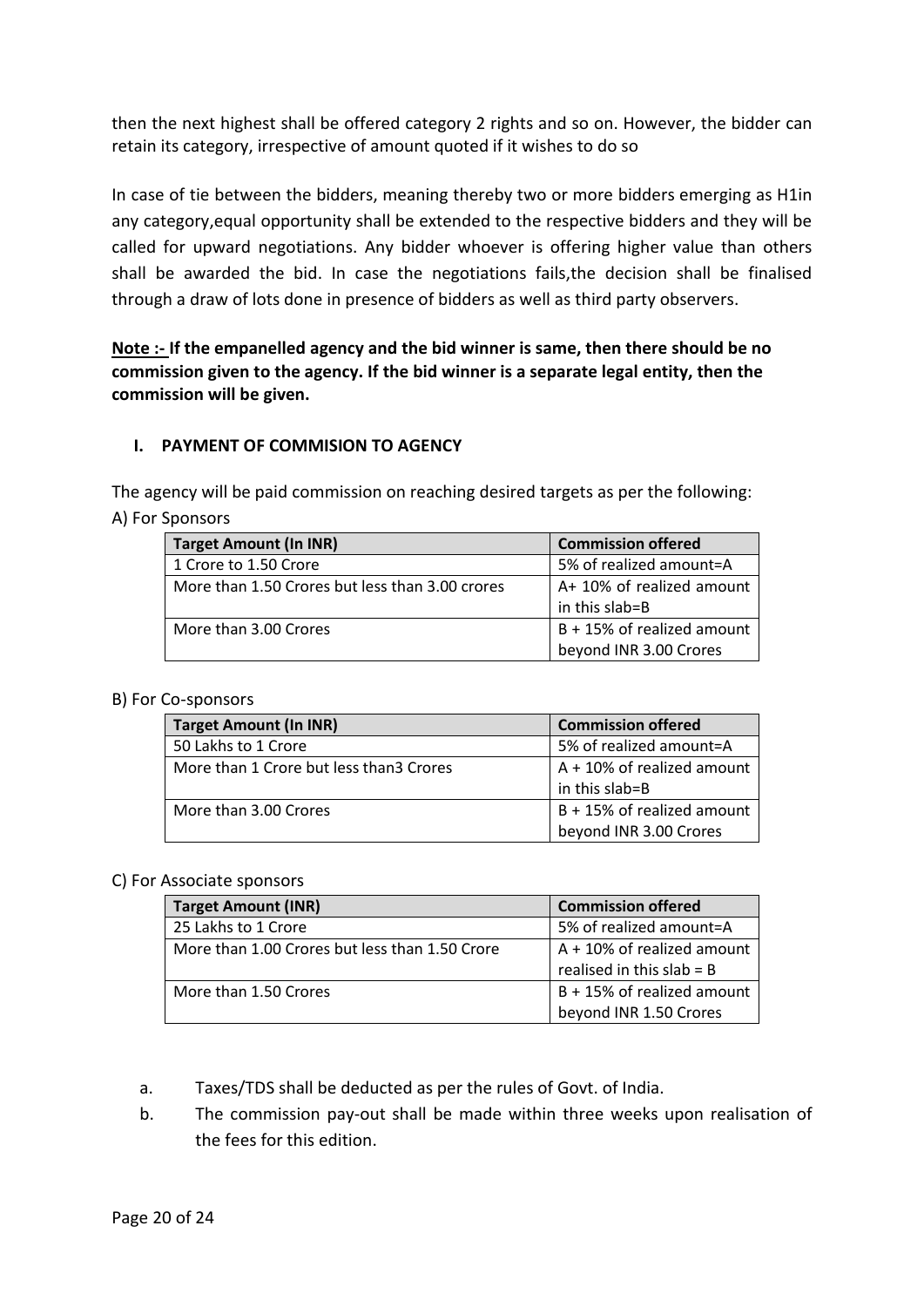## J. PAYMENT OF SPONSORSHIP FEE AND TIMELINE

After a Sponsor is finalised, the Non-refundable Sponsorship fee shall be paid according to the following timeline:

| (Ts)           | <b>Timeline</b>              | Activity                                        |
|----------------|------------------------------|-------------------------------------------------|
|                |                              | <b>Notification of Award</b>                    |
| Т1             | $T+14$ days                  | Deposit of 10% of the Committed Amount          |
| T <sub>2</sub> | $T+15$ days                  | Signing of Agreement and Deposit of Performance |
|                |                              | Security (If Staggering not allowed)            |
| T3             | T2+7 days or 21 days before  | Deposit remaining 90% of the Committed Amount & |
|                | the event whichever is later | Performance Security if staggering is allowed.  |
| T4             | $T3 + 21$ days               | Commission pay out to Agency                    |

Note: Once the bid is accepted by SAI, the respective agency shall be responsible for payment of Sponsorship amount and shall have to pay the committed amount irrespective of the its further realization from sponsors.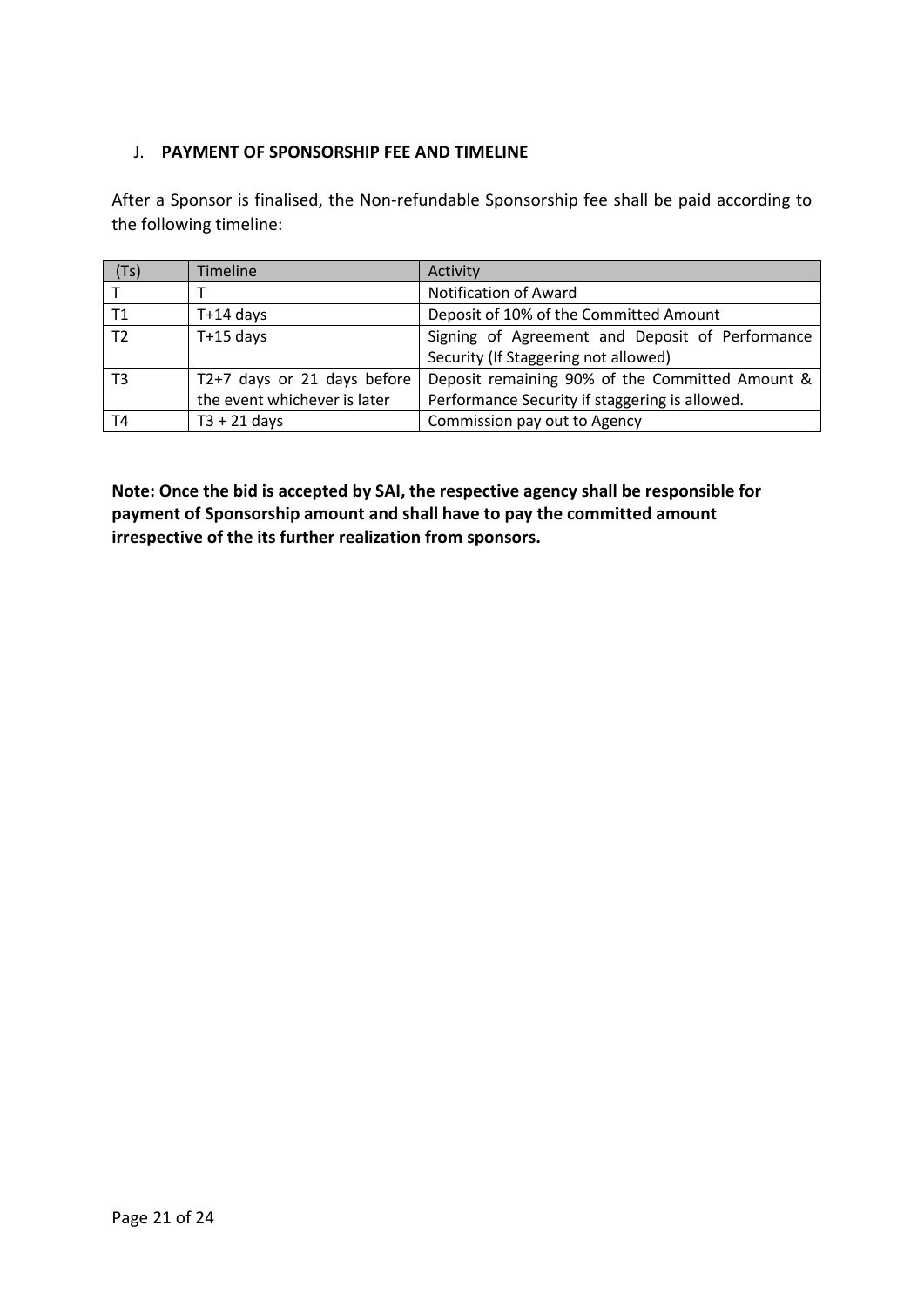## Annexure III LOGO Placement



For Presenting Sponsors- The logo shall be placed on the Chest and Back of the athlete jersey/ apparel as Length 3 inches and Width 6 inches.

For Co Presenting Sponsor - The logo shall be placed on one side the sleeve of the athlete jersey/ apparel as Length 1.5 inches and Width 3 inches.

Note – The logos of sponsors shall be placed only on playing kits(Apparels worn by athlete while participating in his/her event/sports discipline and does not include apparel worn during practice or on any other occassion ) .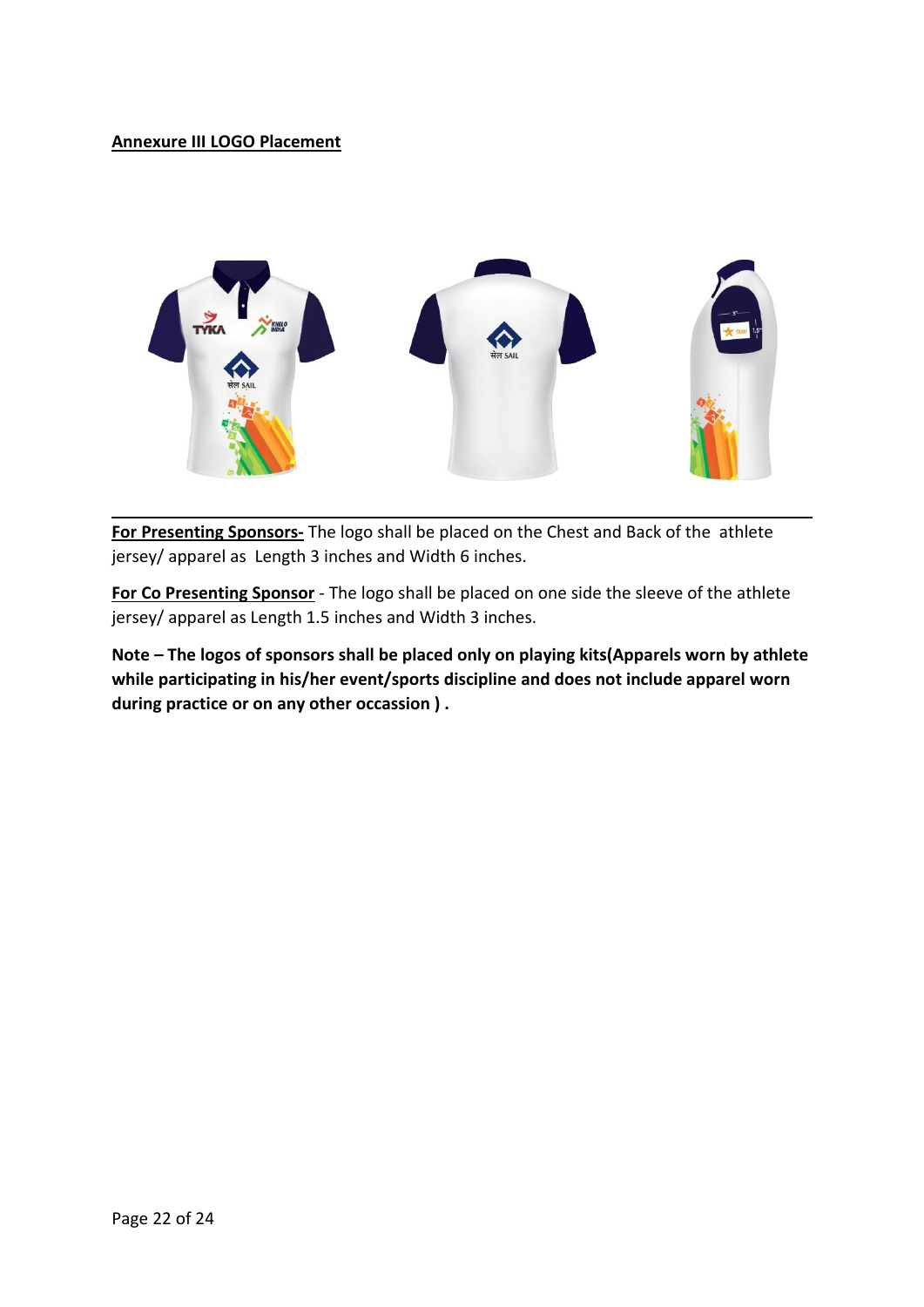#### Power of Attorney

Know all men by these presents, we, .......................................... (name of Firm and address of the registered office) do hereby constitute, nominate, appoint and authorize Mr. /Ms........................................son/daughter/wife and presently residing at .................................. , who is presently employed with us and holding the position of ....................as our true and lawful attorney (hereinafter referred to as the "Authorized Representative") to do in our name and on our behalf, all such acts, deeds and things as are necessary or required in connection with or incidental to submission of our proposal for Hiring Of Sponsorship Agency For Khelo India University Games 2021 in SAI, New Delhi, including but not limited to signing and submission of all applications, proposals and other documents and writings, participating in pre-proposal and other conferences and providing information/ responses to SAI, New Delhi, representing us in all matters before SAI, New Delhi, signing and execution of all contracts and undertakings consequent to acceptance of our proposal and generally dealing with SAI, New Delhi in all matters in connection with or relating to or arising out of our Proposal for said Project and/or upon award thereof to us till the entering into of the Agreement with SAI, New Delhi.

AND, we do hereby agree to ratify and confirm all acts, deeds and things lawfully done or caused to be done by our said Authorized Representative pursuant to and in exercise of the powers conferred by this Power of Attorney and that all acts, deeds and things done by our said Authorized Representative in exercise of the powers hereby conferred shall and shall always be deemed to have been done by us.

| IN WITNESS WHEREOF WE, THE ABOVE NAMED PRINCIPALHAVEEXECUTED |  |
|--------------------------------------------------------------|--|
| THIS POWER OF ATTORNEY ON THIS  DAY OF  , 202*               |  |

|--|--|

Witnesses:

1.

2.

Notarized Accepted

........................................

(Signature, name, designation and address of the Attorney)